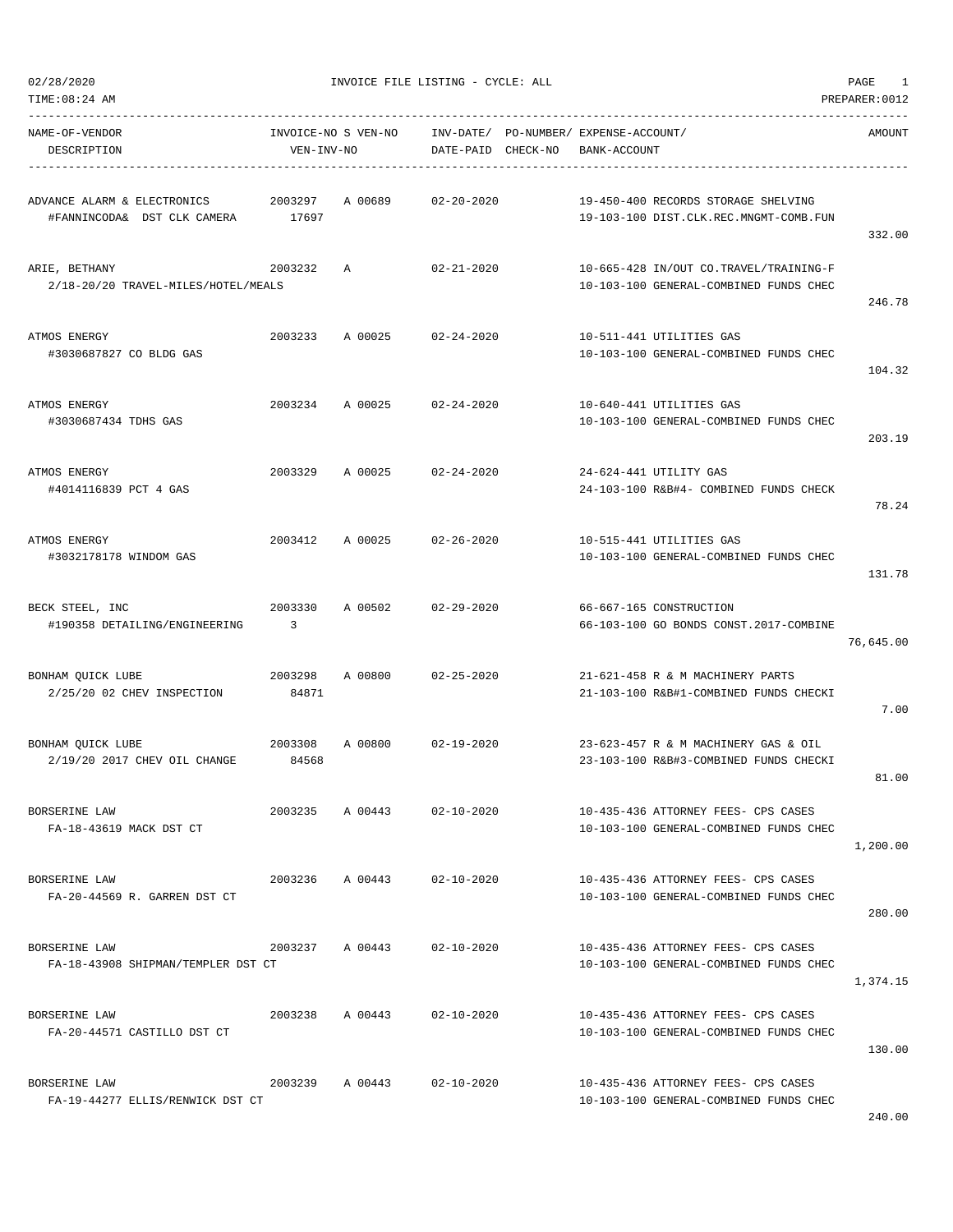| TIME: 08:24 AM                                            |            |                     |                                 |                                                                               | PREPARER: 0012 |
|-----------------------------------------------------------|------------|---------------------|---------------------------------|-------------------------------------------------------------------------------|----------------|
| NAME-OF-VENDOR<br>DESCRIPTION                             | VEN-INV-NO | INVOICE-NO S VEN-NO | INV-DATE/<br>DATE-PAID CHECK-NO | PO-NUMBER/ EXPENSE-ACCOUNT/<br>BANK-ACCOUNT                                   | AMOUNT         |
| BORSERINE LAW<br>FA-17-43391 HOWARD DST CT                | 2003240    | A 00443             | $02 - 10 - 2020$                | 10-435-436 ATTORNEY FEES- CPS CASES<br>10-103-100 GENERAL-COMBINED FUNDS CHEC | 800.00         |
| BORSERINE LAW<br>FA-19-44015 A. GARREN DST CT             | 2003241    | A 00443             | $02 - 10 - 2020$                | 10-435-436 ATTORNEY FEES- CPS CASES<br>10-103-100 GENERAL-COMBINED FUNDS CHEC | 230.00         |
| BORSERINE LAW<br>FA-19-43988 MALONE-LADD DST CT           | 2003242    | A 00443             | $02 - 10 - 2020$                | 10-435-436 ATTORNEY FEES- CPS CASES<br>10-103-100 GENERAL-COMBINED FUNDS CHEC | 665.00         |
| BORSERINE LAW<br>FA-19-44281 HUNT DST CT                  | 2003243    | A 00443             | $02 - 10 - 2020$                | 10-435-436 ATTORNEY FEES- CPS CASES<br>10-103-100 GENERAL-COMBINED FUNDS CHEC | 655.00         |
| BRANNAN, QUIENCY SMITH<br>CR-20-27304-1 HOLLOWELL DST CT  | 2003244    | A 00725             | $02 - 23 - 2020$                | 10-435-437 ATTORNEY FEES<br>10-103-100 GENERAL-COMBINED FUNDS CHEC            | 168.00         |
| BRANNAN, QUIENCY SMITH<br>CR-18-26721 FALGOUT DST CT      | 2003245    | A 00725             | $02 - 16 - 2020$                | 10-435-437 ATTORNEY FEES<br>10-103-100 GENERAL-COMBINED FUNDS CHEC            | 144.00         |
| BRANNAN, QUIENCY SMITH<br>CR-20-27305-1 VORIS DST CT      | 2003246    | A 00725             | $02 - 23 - 2020$                | 10-435-437 ATTORNEY FEES<br>10-103-100 GENERAL-COMBINED FUNDS CHEC            | 240.00         |
| BRANNAN, QUIENCY SMITH<br>CR-16-26124 DONALDSON DST CT    | 2003247    | A 00725             | $02 - 16 - 2020$                | 10-435-437 ATTORNEY FEES<br>10-103-100 GENERAL-COMBINED FUNDS CHEC            | 152.00         |
| BRANNAN, QUIENCY SMITH<br>CR-20-27307-1 BRUNER DST CT     | 2003248    | A 00725             | $02 - 23 - 2020$                | 10-435-437 ATTORNEY FEES<br>10-103-100 GENERAL-COMBINED FUNDS CHEC            | 136.00         |
| BRANNAN, QUIENCY SMITH<br>CR-20-27303-1 VANHOOSER DST CT  | 2003249    | A 00725             | $02 - 23 - 2020$                | 10-435-437 ATTORNEY FEES<br>10-103-100 GENERAL-COMBINED FUNDS CHEC            | 192.00         |
| BRANNAN, QUIENCY SMITH<br>CR-20-27306-1 COOPER DST CT     | 2003250    | A 00725             | $02 - 23 - 2020$                | 10-435-437 ATTORNEY FEES<br>10-103-100 GENERAL-COMBINED FUNDS CHEC            | 128.00         |
| BRANNAN, OUIENCY SMITH<br>FA-19-44524 VANHOOSER DST CT    | 2003251    | A 00725             | $02 - 23 - 2020$                | 10-435-436 ATTORNEY FEES- CPS CASES<br>10-103-100 GENERAL-COMBINED FUNDS CHEC | 128.00         |
| BRANNAN, QUIENCY SMITH<br>FA-19-44493 COLLINSWORTH DST CT | 2003252    | A 00725             | $02 - 16 - 2020$                | 10-435-436 ATTORNEY FEES- CPS CASES<br>10-103-100 GENERAL-COMBINED FUNDS CHEC | 328.00         |
| BRANNAN, QUIENCY SMITH<br>50230 GOMEZ CO CT@LAW           | 2003253    | A 00725             | $02 - 19 - 2020$                | 10-410-424 INDIGENT ATTORNEY FEES<br>10-103-100 GENERAL-COMBINED FUNDS CHEC   |                |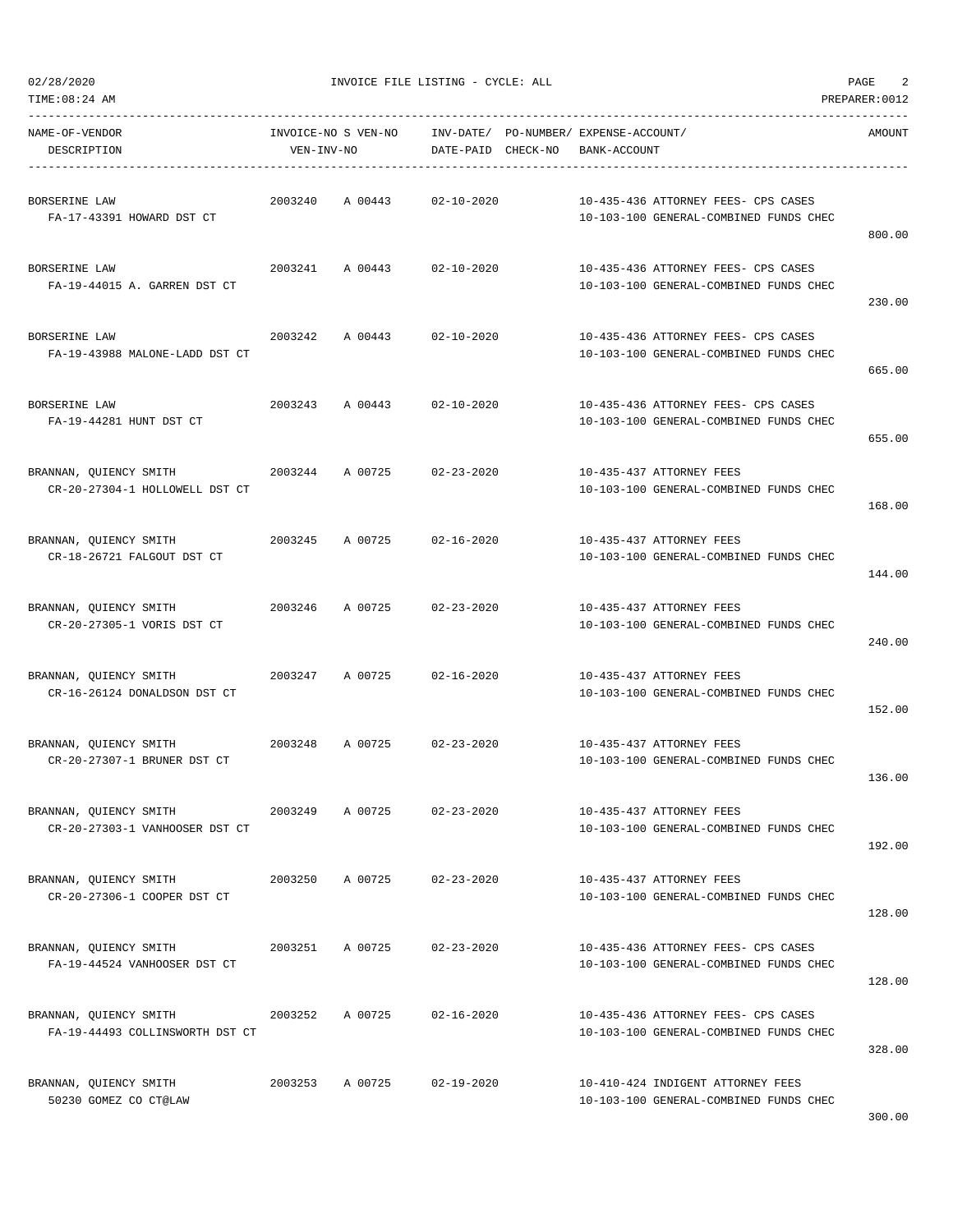| TIME: 08:24 AM                                                    |                                   |         |                        |          |                                                                               | PREPARER: 0012 |
|-------------------------------------------------------------------|-----------------------------------|---------|------------------------|----------|-------------------------------------------------------------------------------|----------------|
| NAME-OF-VENDOR<br>DESCRIPTION                                     | INVOICE-NO S VEN-NO<br>VEN-INV-NO |         | INV-DATE/<br>DATE-PAID | CHECK-NO | PO-NUMBER/ EXPENSE-ACCOUNT/<br>BANK-ACCOUNT                                   | AMOUNT         |
| BRESE-LEBRON LAW, PLLC<br>FA-19-44234 HENDERSON DST CT            | 2003254                           | A 00449 | $02 - 24 - 2020$       |          | 10-435-436 ATTORNEY FEES- CPS CASES<br>10-103-100 GENERAL-COMBINED FUNDS CHEC | 671.50         |
| BRESE-LEBRON LAW, PLLC<br>CR-19-27103 DAVIS DST CT                | 2003255                           | A 00449 | $02 - 05 - 2020$       |          | 10-435-437 ATTORNEY FEES<br>10-103-100 GENERAL-COMBINED FUNDS CHEC            | 238.00         |
| BRESE-LEBRON LAW, PLLC<br>CR-19-26921 DANIELS DST CT              | 2003256                           | A 00449 | $02 - 05 - 2020$       |          | 10-435-437 ATTORNEY FEES<br>10-103-100 GENERAL-COMBINED FUNDS CHEC            | 144.50         |
| BRYCO-BRYANT CO<br>#190358 STONEWORK                              | 2003331<br>3                      | A 00508 | $02 - 29 - 2020$       |          | 66-667-168 MASONRY AND STONE<br>66-103-100 GO BONDS CONST.2017-COMBINE        | 167,196.20     |
| CEC FACILITIES GROUP, LLC<br>#190358 CONSTRUCTION                 | 2003332<br>4                      | A 00493 | $02 - 28 - 2020$       |          | 66-667-165 CONSTRUCTION<br>66-103-100 GO BONDS CONST.2017-COMBINE             | 26,875.00      |
| CIRCLE STAR QUICK LUBE & TIRE<br>1/22/20 2018 CHEV TRK INSPECTION | 2003306<br>11-0159113             | A 00610 | $01 - 22 - 2020$       |          | 22-622-458 R & M MACHINERY PARTS<br>22-103-100 R&B#2- COMBINED FUNDS CHECK    | 7.00           |
| CIRCLE STAR QUICK LUBE & TIRE<br>2/5/20 2014 INTL INSPECTION      | 2003307<br>11-0159872             | A 00610 | $02 - 05 - 2020$       |          | 22-622-458 R & M MACHINERY PARTS<br>22-103-100 R&B#2- COMBINED FUNDS CHECK    | 7.00           |
| COLLIN COUNTY<br>#448 GODWIN AUTOPSY                              | 2003339<br>59                     | A 00503 | $11 - 04 - 2019$       |          | 10-425-466 AUTOPSIES<br>10-103-100 GENERAL-COMBINED FUNDS CHEC                | 1,000.00       |
| COLLIN COUNTY<br>#448 SPENCER AUTOPSY                             | 2003340<br>185                    | A 00503 | $02 - 24 - 2020$       |          | 10-425-466 AUTOPSIES<br>10-103-100 GENERAL-COMBINED FUNDS CHEC                | 1,000.00       |
| DATA RX MANAGEMENT<br>930026*00965*60 ROBERTS, MELIS              | 2003341                           | A 00965 | $11 - 01 - 2019$       |          | 10-645-412 PRESCRIPTIONS, DRUGS<br>10-103-100 GENERAL-COMBINED FUNDS CHEC     | 19.11          |
| DATA RX MANAGEMENT<br>930026*00965*60 ROBERTS, MELIS              | 2003342                           | A 00965 | $11 - 01 - 2019$       |          | 10-645-412 PRESCRIPTIONS, DRUGS<br>10-103-100 GENERAL-COMBINED FUNDS CHEC     | 57.61          |
| DATA RX MANAGEMENT<br>930026*00965*60 ROBERTS, MELIS              | 2003343                           | A 00965 | $11 - 04 - 2019$       |          | 10-645-412 PRESCRIPTIONS, DRUGS<br>10-103-100 GENERAL-COMBINED FUNDS CHEC     | 72.83          |
| DATA RX MANAGEMENT<br>930026*00965*60 ROBERTS, MELIS              | 2003344                           | A 00965 | $11 - 25 - 2019$       |          | 10-645-409 DIABETIC SUPPLIES<br>10-103-100 GENERAL-COMBINED FUNDS CHEC        | 130.19         |
| DATA RX MANAGEMENT<br>930026*00965*60 ROBERTS, MELIS              | 2003345                           | A 00965 | $11 - 25 - 2019$       |          | 10-645-409 DIABETIC SUPPLIES<br>10-103-100 GENERAL-COMBINED FUNDS CHEC        |                |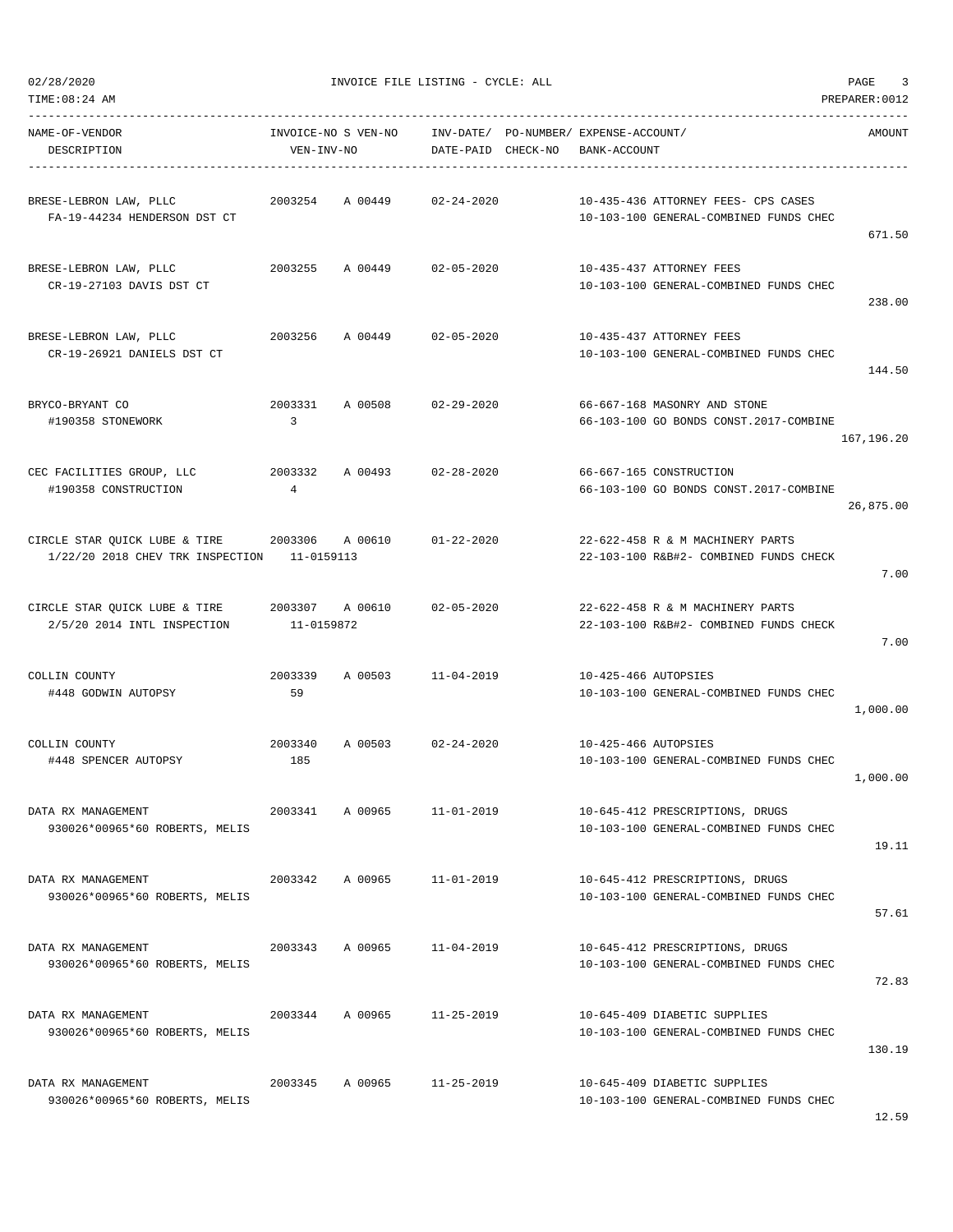| TIME: 08:24 AM                                       |                                   |                                 |                                                                           | PREPARER: 0012 |
|------------------------------------------------------|-----------------------------------|---------------------------------|---------------------------------------------------------------------------|----------------|
| NAME-OF-VENDOR<br>DESCRIPTION                        | INVOICE-NO S VEN-NO<br>VEN-INV-NO | INV-DATE/<br>DATE-PAID CHECK-NO | PO-NUMBER/ EXPENSE-ACCOUNT/<br>BANK-ACCOUNT                               | AMOUNT         |
| DATA RX MANAGEMENT<br>930026*00965*62 ROBERTS, MELIS | 2003346<br>A 00965                | $01 - 03 - 2020$                | 10-645-412 PRESCRIPTIONS, DRUGS<br>10-103-100 GENERAL-COMBINED FUNDS CHEC | 19.33          |
| DATA RX MANAGEMENT<br>930026*00965*62 ROBERTS, MELIS | 2003347<br>A 00965                | $01 - 03 - 2020$                | 10-645-412 PRESCRIPTIONS, DRUGS<br>10-103-100 GENERAL-COMBINED FUNDS CHEC | 35.21          |
| DATA RX MANAGEMENT<br>930026*00965*62 ROBERTS, MELIS | 2003348<br>A 00965                | $01 - 03 - 2020$                | 10-645-412 PRESCRIPTIONS, DRUGS<br>10-103-100 GENERAL-COMBINED FUNDS CHEC | 72.83          |
| DATA RX MANAGEMENT<br>930026*00965*62 ROBERTS, MELIS | 2003349<br>A 00965                | $01 - 21 - 2020$                | 10-645-409 DIABETIC SUPPLIES<br>10-103-100 GENERAL-COMBINED FUNDS CHEC    | 9.33           |
| DATA RX MANAGEMENT<br>930026*00965*62 ROBERTS, MELIS | 2003350<br>A 00965                | $01 - 21 - 2020$                | 10-645-409 DIABETIC SUPPLIES<br>10-103-100 GENERAL-COMBINED FUNDS CHEC    | 130.19         |
| DATA RX MANAGEMENT<br>930026*00965*61 ROBERTS, MELIS | 2003351<br>A 00965                | $12 - 02 - 2019$                | 10-645-412 PRESCRIPTIONS, DRUGS<br>10-103-100 GENERAL-COMBINED FUNDS CHEC | 57.61          |
| DATA RX MANAGEMENT<br>930026*00965*61 ROBERTS, MELIS | 2003352<br>A 00965                | $12 - 02 - 2019$                | 10-645-412 PRESCRIPTIONS, DRUGS<br>10-103-100 GENERAL-COMBINED FUNDS CHEC | 35.21          |
| DATA RX MANAGEMENT<br>930026*00965*61 ROBERTS, MELIS | 2003353<br>A 00965                | $12 - 02 - 2019$                | 10-645-412 PRESCRIPTIONS, DRUGS<br>10-103-100 GENERAL-COMBINED FUNDS CHEC | 19.33          |
| DATA RX MANAGEMENT<br>930026*00965*61 ROBERTS, MELIS | 2003354<br>A 00965                | $12 - 21 - 2019$                | 10-645-409 DIABETIC SUPPLIES<br>10-103-100 GENERAL-COMBINED FUNDS CHEC    | 9.33           |
| DATA RX MANAGEMENT<br>930026*00965*61 ROBERTS, MELIS | 2003355<br>A 00965                | $12 - 27 - 2019$                | 10-645-409 DIABETIC SUPPLIES<br>10-103-100 GENERAL-COMBINED FUNDS CHEC    | 12.07          |
| DATA RX MANAGEMENT<br>200901*00965*4 BENGE, AMY HEST | 2003356<br>A 00965                | $01 - 16 - 2020$                | 10-645-412 PRESCRIPTIONS, DRUGS<br>10-103-100 GENERAL-COMBINED FUNDS CHEC | 60.50          |
| DATA RX MANAGEMENT<br>200901*00965*2 BENGE, AMY HEST | 2003357<br>A 00965                | $11 - 07 - 2019$                | 10-645-412 PRESCRIPTIONS, DRUGS<br>10-103-100 GENERAL-COMBINED FUNDS CHEC | 40.66          |
| DATA RX MANAGEMENT<br>200901*00965*2 BENGE, AMY HEST | 2003358<br>A 00965                | 11-12-2019                      | 10-645-412 PRESCRIPTIONS, DRUGS<br>10-103-100 GENERAL-COMBINED FUNDS CHEC | 13.49          |
| DATA RX MANAGEMENT<br>200901*00965*2 BENGE, AMY HEST | 2003359<br>A 00965                | $11 - 15 - 2019$                | 10-645-412 PRESCRIPTIONS, DRUGS<br>10-103-100 GENERAL-COMBINED FUNDS CHEC |                |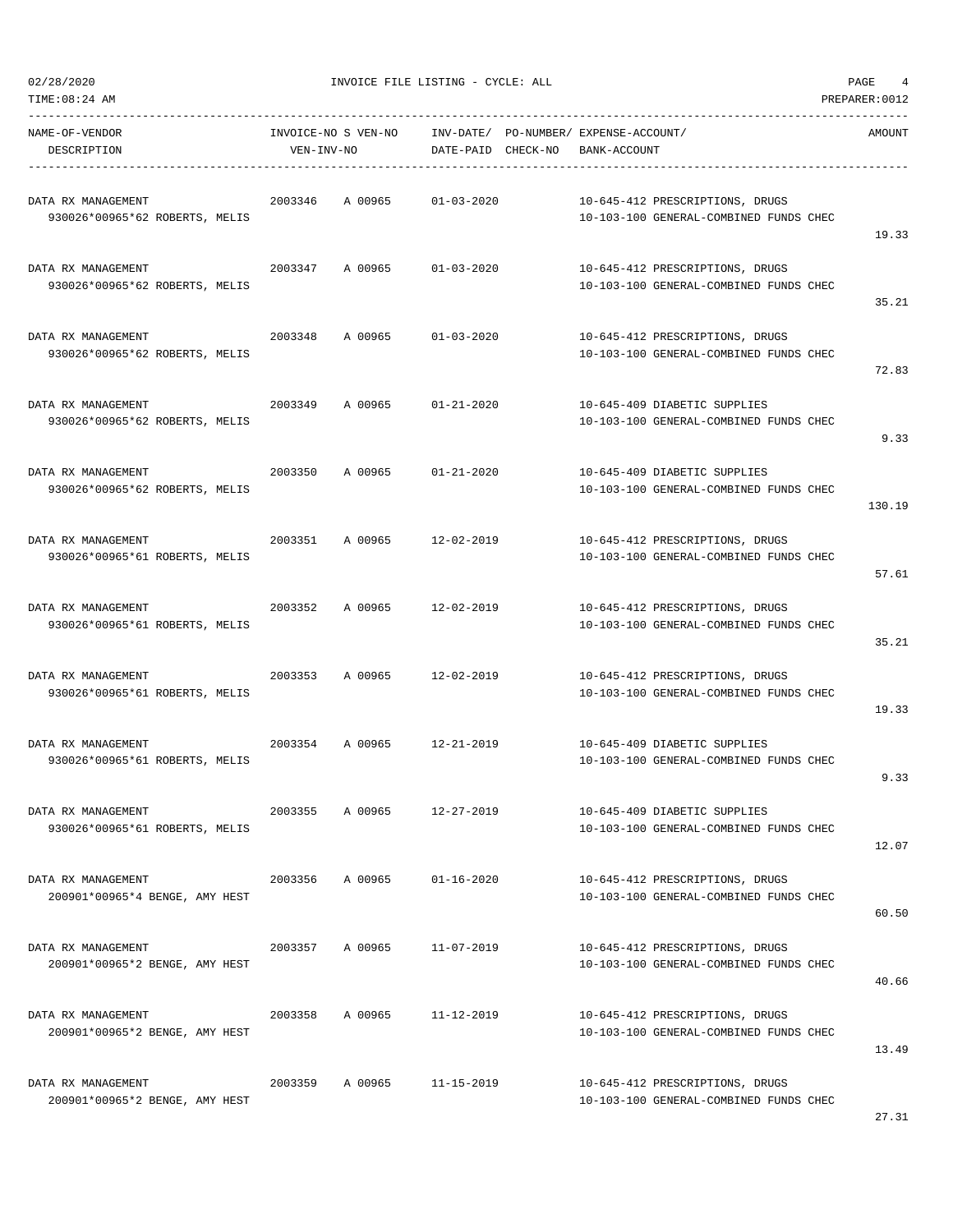| TIME:08:24 AM                                        |                     |                             |                                       |              |                                                                           | PREPARER: 0012 |
|------------------------------------------------------|---------------------|-----------------------------|---------------------------------------|--------------|---------------------------------------------------------------------------|----------------|
| NAME-OF-VENDOR                                       | INVOICE-NO S VEN-NO |                             | INV-DATE/ PO-NUMBER/ EXPENSE-ACCOUNT/ |              |                                                                           | AMOUNT         |
| DESCRIPTION                                          | VEN-INV-NO          | DATE-PAID CHECK-NO          |                                       | BANK-ACCOUNT |                                                                           |                |
|                                                      |                     |                             |                                       |              |                                                                           |                |
| DATA RX MANAGEMENT                                   | 2003360             | A 00965<br>$01 - 08 - 2020$ |                                       |              | 10-645-409 DIABETIC SUPPLIES                                              |                |
| 201205*00965*1 LOYA, SHANNON D                       |                     |                             |                                       |              | 10-103-100 GENERAL-COMBINED FUNDS CHEC                                    |                |
|                                                      |                     |                             |                                       |              |                                                                           | 26.76          |
| DATA RX MANAGEMENT                                   | 2003361<br>A 00965  | $01 - 08 - 2020$            |                                       |              | 10-645-409 DIABETIC SUPPLIES                                              |                |
| 201205*00965*1 LOYA, SHANNON D                       |                     |                             |                                       |              | 10-103-100 GENERAL-COMBINED FUNDS CHEC                                    |                |
|                                                      |                     |                             |                                       |              |                                                                           | 12.07          |
|                                                      |                     |                             |                                       |              |                                                                           |                |
| DATA RX MANAGEMENT                                   | 2003362<br>A 00965  | 01-21-2020                  |                                       |              | 10-645-409 DIABETIC SUPPLIES                                              |                |
| 201205*00965*1 LOYA, SHANNON D                       |                     |                             |                                       |              | 10-103-100 GENERAL-COMBINED FUNDS CHEC                                    | 66.74          |
|                                                      |                     |                             |                                       |              |                                                                           |                |
| DATA RX MANAGEMENT                                   | 2003363<br>A 00965  | $01 - 23 - 2020$            |                                       |              | 10-645-412 PRESCRIPTIONS, DRUGS                                           |                |
| 201205*00965*1 LOYA, SHANNON D                       |                     |                             |                                       |              | 10-103-100 GENERAL-COMBINED FUNDS CHEC                                    |                |
|                                                      |                     |                             |                                       |              |                                                                           | 18.49          |
| DATA RX MANAGEMENT                                   | 2003364             | A 00965<br>$01 - 24 - 2020$ |                                       |              | 10-645-412 PRESCRIPTIONS, DRUGS                                           |                |
| 201205*00965*1 LOYA, SHANNON D                       |                     |                             |                                       |              | 10-103-100 GENERAL-COMBINED FUNDS CHEC                                    |                |
|                                                      |                     |                             |                                       |              |                                                                           | 72.83          |
|                                                      |                     |                             |                                       |              |                                                                           |                |
| DATA RX MANAGEMENT                                   | 2003365<br>A 00965  | 12-19-2019                  |                                       |              | 10-645-412 PRESCRIPTIONS, DRUGS                                           |                |
| 200901*00965*3 BENGE, AMY HEST                       |                     |                             |                                       |              | 10-103-100 GENERAL-COMBINED FUNDS CHEC                                    |                |
|                                                      |                     |                             |                                       |              |                                                                           | 13.49          |
| DATA RX MANAGEMENT                                   | 2003366<br>A 00965  | 12-20-2019                  |                                       |              | 10-645-412 PRESCRIPTIONS, DRUGS                                           |                |
| 200901*00965*3 BENGE, AMY HEST                       |                     |                             |                                       |              | 10-103-100 GENERAL-COMBINED FUNDS CHEC                                    |                |
|                                                      |                     |                             |                                       |              |                                                                           | 13.49          |
|                                                      | 2003367             | A 00965<br>$01 - 03 - 2020$ |                                       |              |                                                                           |                |
| DATA RX MANAGEMENT<br>110211*00965*47 JENNINGS, SHEL |                     |                             |                                       |              | 10-645-412 PRESCRIPTIONS, DRUGS<br>10-103-100 GENERAL-COMBINED FUNDS CHEC |                |
|                                                      |                     |                             |                                       |              |                                                                           | 169.53         |
|                                                      |                     |                             |                                       |              |                                                                           |                |
| DATA RX MANAGEMENT                                   | 2003368<br>A 00965  | $01 - 03 - 2020$            |                                       |              | 10-645-412 PRESCRIPTIONS, DRUGS                                           |                |
| 110211*00965*47 JENNINGS, SHEL                       |                     |                             |                                       |              | 10-103-100 GENERAL-COMBINED FUNDS CHEC                                    |                |
|                                                      |                     |                             |                                       |              |                                                                           | 131.46         |
| DATA RX MANAGEMENT                                   | 2003369             | A 00965<br>$01 - 03 - 2020$ |                                       |              | 10-645-412 PRESCRIPTIONS, DRUGS                                           |                |
| 110211*00965*47 JENNINGS, SHEL                       |                     |                             |                                       |              | 10-103-100 GENERAL-COMBINED FUNDS CHEC                                    |                |
|                                                      |                     |                             |                                       |              |                                                                           | 46.21          |
| DATA RX MANAGEMENT                                   | 2003370<br>A 00965  | 12-03-2019                  |                                       |              | 10-645-412 PRESCRIPTIONS, DRUGS                                           |                |
| 110211*00965*46 JENNINGS, SHEL                       |                     |                             |                                       |              | 10-103-100 GENERAL-COMBINED FUNDS CHEC                                    |                |
|                                                      |                     |                             |                                       |              |                                                                           | 131.46         |
|                                                      |                     |                             |                                       |              |                                                                           |                |
| DATA RX MANAGEMENT                                   | 2003371             | A 00965<br>$12 - 03 - 2019$ |                                       |              | 10-645-412 PRESCRIPTIONS, DRUGS                                           |                |
| 110211*00965*46 JENNINGS, SHEL                       |                     |                             |                                       |              | 10-103-100 GENERAL-COMBINED FUNDS CHEC                                    |                |
|                                                      |                     |                             |                                       |              |                                                                           | 46.21          |
| DATA RX MANAGEMENT                                   | 2003372             | A 00965<br>12-03-2019       |                                       |              | 10-645-412 PRESCRIPTIONS, DRUGS                                           |                |
| 110211*00965*46 JENNINGS, SHEL                       |                     |                             |                                       |              | 10-103-100 GENERAL-COMBINED FUNDS CHEC                                    |                |
|                                                      |                     |                             |                                       |              |                                                                           | 53.25          |
| DATA RX MANAGEMENT                                   | 2003373             | A 00965<br>$01 - 14 - 2020$ |                                       |              | 10-645-412 PRESCRIPTIONS, DRUGS                                           |                |
| 191204*00965*11 SPURLOCK, STEP                       |                     |                             |                                       |              | 10-103-100 GENERAL-COMBINED FUNDS CHEC                                    |                |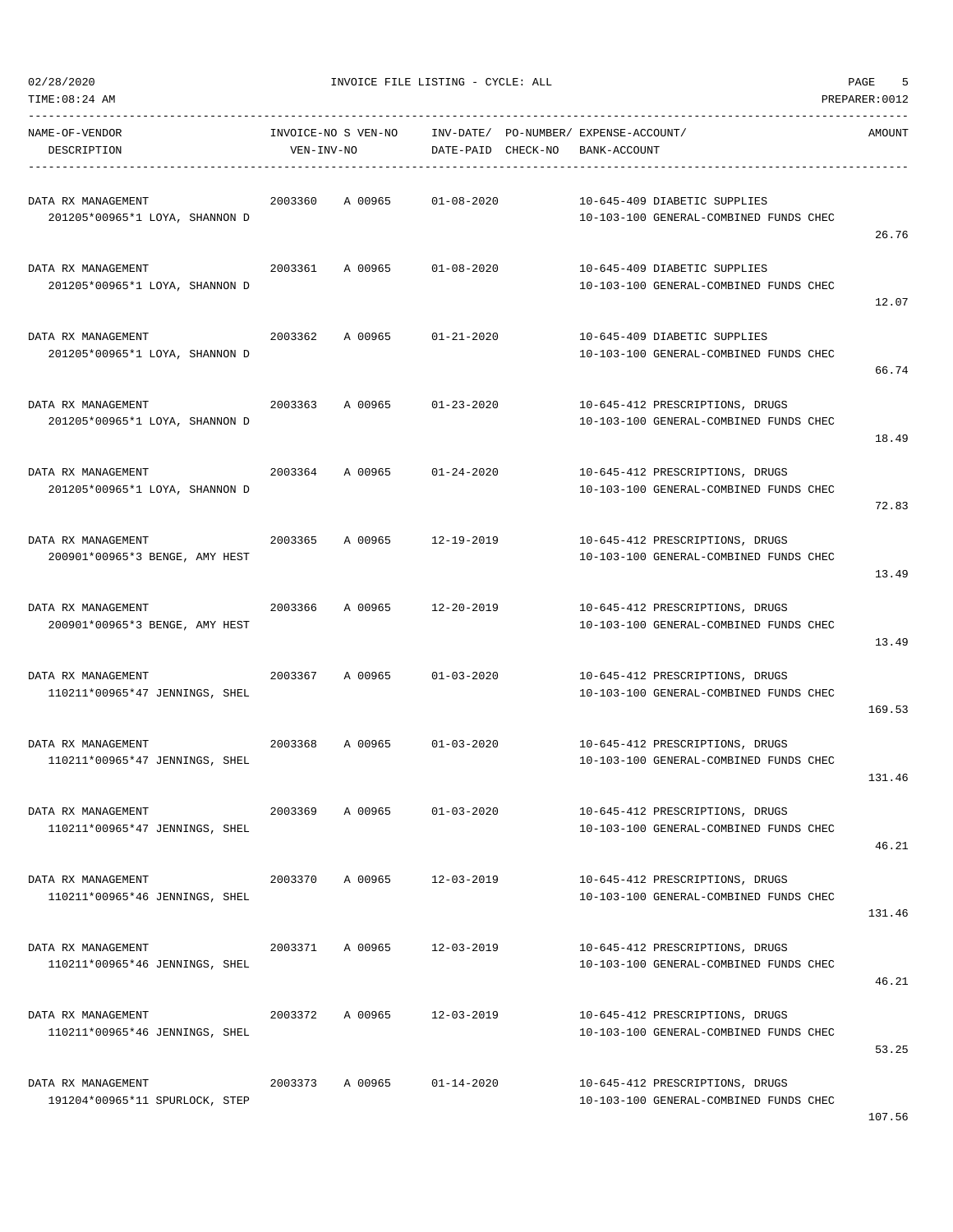| TIME: 08: 24 AM                                      |                     |                    |                                                                           | PREPARER: 0012 |
|------------------------------------------------------|---------------------|--------------------|---------------------------------------------------------------------------|----------------|
| NAME-OF-VENDOR                                       | INVOICE-NO S VEN-NO |                    | INV-DATE/ PO-NUMBER/ EXPENSE-ACCOUNT/                                     | AMOUNT         |
| DESCRIPTION                                          | VEN-INV-NO          | DATE-PAID CHECK-NO | BANK-ACCOUNT                                                              |                |
| DATA RX MANAGEMENT<br>191204*00965*11 SPURLOCK, STEP | 2003374<br>A 00965  | $01 - 14 - 2020$   | 10-645-412 PRESCRIPTIONS, DRUGS<br>10-103-100 GENERAL-COMBINED FUNDS CHEC | 180.79         |
| DATA RX MANAGEMENT<br>191204*00965*11 SPURLOCK, STEP | 2003375<br>A 00965  | $01 - 28 - 2020$   | 10-645-412 PRESCRIPTIONS, DRUGS<br>10-103-100 GENERAL-COMBINED FUNDS CHEC | 107.56         |
| DATA RX MANAGEMENT<br>191204*00965*10 SPURLOCK, STEP | 2003376<br>A 00965  | 12-12-2019         | 10-645-412 PRESCRIPTIONS, DRUGS<br>10-103-100 GENERAL-COMBINED FUNDS CHEC | 84.12          |
| DATA RX MANAGEMENT<br>191204*00965*10 SPURLOCK, STEP | 2003377<br>A 00965  | 12-13-2019         | 10-645-412 PRESCRIPTIONS, DRUGS<br>10-103-100 GENERAL-COMBINED FUNDS CHEC | 14.51          |
| DATA RX MANAGEMENT<br>191204*00965*10 SPURLOCK, STEP | 2003378<br>A 00965  | $12 - 13 - 2019$   | 10-645-412 PRESCRIPTIONS, DRUGS<br>10-103-100 GENERAL-COMBINED FUNDS CHEC | 180.79         |
| DATA RX MANAGEMENT<br>170902*00965*35 FRANKS, SHEILA | 2003379<br>A 00965  | 11-06-2019         | 10-645-412 PRESCRIPTIONS, DRUGS<br>10-103-100 GENERAL-COMBINED FUNDS CHEC | 9.78           |
| DATA RX MANAGEMENT<br>170902*00965*35 FRANKS, SHEILA | 2003380<br>A 00965  | $11 - 25 - 2019$   | 10-645-412 PRESCRIPTIONS, DRUGS<br>10-103-100 GENERAL-COMBINED FUNDS CHEC | 120.05         |
| DATA RX MANAGEMENT<br>170902*00965*37 FRANKS, SHEILA | 2003381<br>A 00965  | $01 - 06 - 2020$   | 10-645-412 PRESCRIPTIONS, DRUGS<br>10-103-100 GENERAL-COMBINED FUNDS CHEC | 120.05         |
| DATA RX MANAGEMENT<br>170902*00965*37 FRANKS, SHEILA | 2003382<br>A 00965  | $01 - 06 - 2020$   | 10-645-412 PRESCRIPTIONS, DRUGS<br>10-103-100 GENERAL-COMBINED FUNDS CHEC | 27.40          |
| DATA RX MANAGEMENT<br>170902*00965*36 FRANKS, SHEILA | A 00965<br>2003383  | 12-06-2019         | 10-645-412 PRESCRIPTIONS, DRUGS<br>10-103-100 GENERAL-COMBINED FUNDS CHEC | 14.85          |
| DATA RX MANAGEMENT<br>170902*00965*36 FRANKS, SHEILA | 2003384<br>A 00965  | $12 - 06 - 2019$   | 10-645-412 PRESCRIPTIONS, DRUGS<br>10-103-100 GENERAL-COMBINED FUNDS CHEC | 172.05         |
| DATA RX MANAGEMENT<br>170902*00965*36 FRANKS, SHEILA | 2003385<br>A 00965  | $12 - 20 - 2019$   | 10-645-412 PRESCRIPTIONS, DRUGS<br>10-103-100 GENERAL-COMBINED FUNDS CHEC | 9.78           |
| DATA RX MANAGEMENT<br>180509*00965*10 JOHNSON, MICHE | 2003386<br>A 00965  | $11 - 04 - 2019$   | 10-645-412 PRESCRIPTIONS, DRUGS<br>10-103-100 GENERAL-COMBINED FUNDS CHEC | 150.79         |
| DATA RX MANAGEMENT<br>180509*00965*10 JOHNSON, MICHE | 2003387<br>A 00965  | $11 - 04 - 2019$   | 10-645-412 PRESCRIPTIONS, DRUGS<br>10-103-100 GENERAL-COMBINED FUNDS CHEC |                |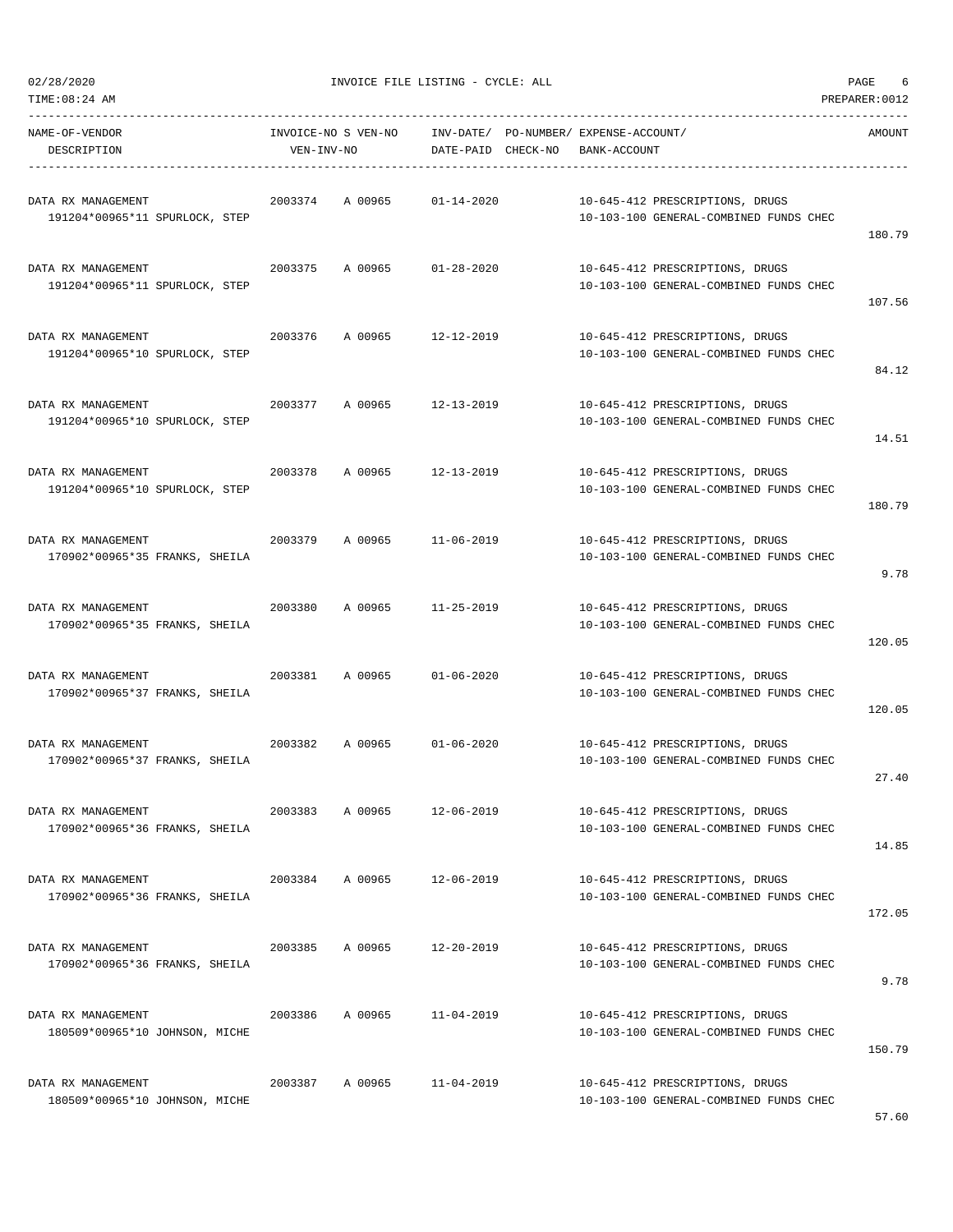$02/28/2020$  PAGE  $7$ 

-----------------------------------------------------------------------------------------------------------------------------------

| NAME-OF-VENDOR<br>DESCRIPTION                        | VEN-INV-NO | INVOICE-NO S VEN-NO | DATE-PAID        | CHECK-NO | INV-DATE/ PO-NUMBER/ EXPENSE-ACCOUNT/<br>BANK-ACCOUNT |                                                                           | AMOUNT |
|------------------------------------------------------|------------|---------------------|------------------|----------|-------------------------------------------------------|---------------------------------------------------------------------------|--------|
| DATA RX MANAGEMENT<br>180413*00965*17 RANGEL, TERESA | 2003388    | A 00965             | $11 - 14 - 2019$ |          |                                                       | 10-645-412 PRESCRIPTIONS, DRUGS<br>10-103-100 GENERAL-COMBINED FUNDS CHEC | 85.09  |
| DATA RX MANAGEMENT<br>180413*00965*17 RANGEL, TERESA | 2003389    | A 00965             | $11 - 14 - 2019$ |          |                                                       | 10-645-412 PRESCRIPTIONS, DRUGS<br>10-103-100 GENERAL-COMBINED FUNDS CHEC | 78.18  |
| DATA RX MANAGEMENT<br>180413*00965*17 RANGEL, TERESA | 2003390    | A 00965             | $11 - 14 - 2019$ |          |                                                       | 10-645-412 PRESCRIPTIONS, DRUGS<br>10-103-100 GENERAL-COMBINED FUNDS CHEC | 119.58 |
| DATA RX MANAGEMENT<br>180413*00965*19 RANGEL, TERESA | 2003391    | A 00965             | $01 - 06 - 2020$ |          |                                                       | 10-645-412 PRESCRIPTIONS, DRUGS<br>10-103-100 GENERAL-COMBINED FUNDS CHEC | 46.23  |
| DATA RX MANAGEMENT<br>180413*00965*19 RANGEL, TERESA | 2003392    | A 00965             | $01 - 06 - 2020$ |          |                                                       | 10-645-412 PRESCRIPTIONS, DRUGS<br>10-103-100 GENERAL-COMBINED FUNDS CHEC | 119.58 |
| DATA RX MANAGEMENT<br>180413*00965*19 RANGEL, TERESA | 2003393    | A 00965             | $01 - 06 - 2020$ |          |                                                       | 10-645-412 PRESCRIPTIONS, DRUGS<br>10-103-100 GENERAL-COMBINED FUNDS CHEC | 78.18  |
| DATA RX MANAGEMENT<br>180413*00965*18 RANGEL, TERESA | 2003394    | A 00965             | $12 - 04 - 2019$ |          |                                                       | 10-645-412 PRESCRIPTIONS, DRUGS<br>10-103-100 GENERAL-COMBINED FUNDS CHEC | 46.23  |
| DATA RX MANAGEMENT<br>180413*00965*18 RANGEL, TERESA | 2003395    | A 00965             | $12 - 04 - 2019$ |          |                                                       | 10-645-412 PRESCRIPTIONS, DRUGS<br>10-103-100 GENERAL-COMBINED FUNDS CHEC | 85.09  |
| DATA RX MANAGEMENT<br>180306*00965*4 FOX, RICKEY DON | 2003396    | A 00965             | $01 - 24 - 2020$ |          |                                                       | 10-645-412 PRESCRIPTIONS, DRUGS<br>10-103-100 GENERAL-COMBINED FUNDS CHEC | 64.80  |
| DATA RX MANAGEMENT<br>180306*00965*4 FOX, RICKEY DON | 2003397    | A 00965             | $01 - 24 - 2020$ |          |                                                       | 10-645-412 PRESCRIPTIONS, DRUGS<br>10-103-100 GENERAL-COMBINED FUNDS CHEC | 62.52  |
| DATA RX MANAGEMENT<br>180306*00965*4 FOX, RICKEY DON | 2003398    | A 00965             | $01 - 28 - 2020$ |          |                                                       | 10-645-412 PRESCRIPTIONS, DRUGS<br>10-103-100 GENERAL-COMBINED FUNDS CHEC | 33.42  |
| DATA RX MANAGEMENT<br>201003*00965*2 PETTY, SHEKEDRA | 2003399    | A 00965             | $01 - 21 - 2020$ |          |                                                       | 10-645-412 PRESCRIPTIONS, DRUGS<br>10-103-100 GENERAL-COMBINED FUNDS CHEC | 14.26  |
| DATA RX MANAGEMENT<br>201003*00965*2 PETTY, SHEKEDRA | 2003400    | A 00965             | $01 - 21 - 2020$ |          |                                                       | 10-645-412 PRESCRIPTIONS, DRUGS<br>10-103-100 GENERAL-COMBINED FUNDS CHEC | 4.98   |
| DATA RX MANAGEMENT<br>201003*00965*2 PETTY, SHEKEDRA | 2003401    | A 00965             | $01 - 21 - 2020$ |          |                                                       | 10-645-412 PRESCRIPTIONS, DRUGS<br>10-103-100 GENERAL-COMBINED FUNDS CHEC |        |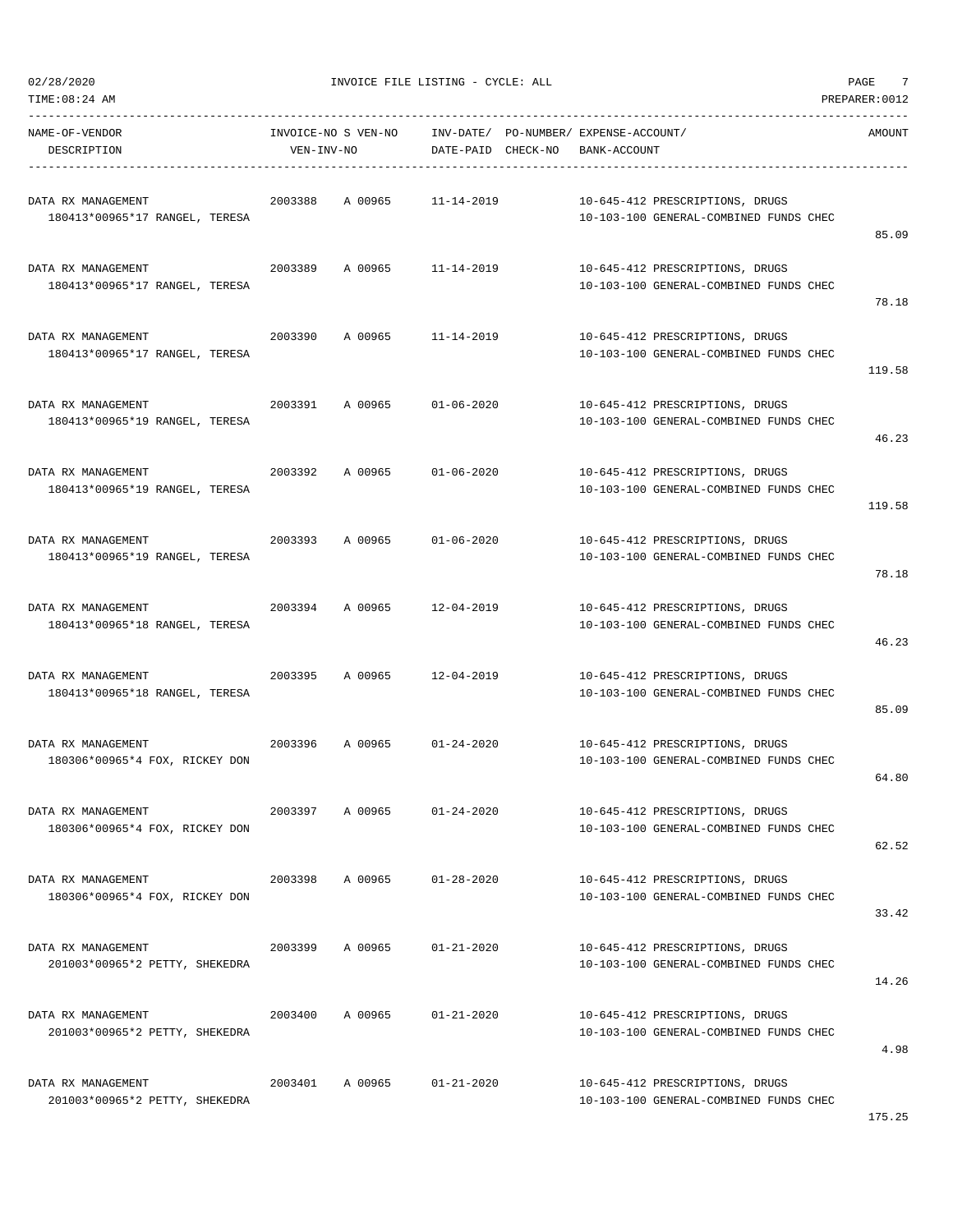| TIME: 08: 24 AM                                                 |                                   |                                                             |                                                                             | PREPARER: 0012 |
|-----------------------------------------------------------------|-----------------------------------|-------------------------------------------------------------|-----------------------------------------------------------------------------|----------------|
| NAME-OF-VENDOR<br>DESCRIPTION                                   | INVOICE-NO S VEN-NO<br>VEN-INV-NO | INV-DATE/ PO-NUMBER/ EXPENSE-ACCOUNT/<br>DATE-PAID CHECK-NO | BANK-ACCOUNT                                                                | AMOUNT         |
| DATA RX MANAGEMENT<br>190508*00965*5 WEBB, BRANDIE K            | 2003402                           | A 00965 11-14-2019                                          | 10-645-412 PRESCRIPTIONS, DRUGS<br>10-103-100 GENERAL-COMBINED FUNDS CHEC   | 125.93         |
| DATA RX MANAGEMENT<br>190508*00965*6 WEBB, BRANDIE K            | 2003403 A 00965                   | $01 - 14 - 2020$                                            | 10-645-412 PRESCRIPTIONS, DRUGS<br>10-103-100 GENERAL-COMBINED FUNDS CHEC   | 125.93         |
| DATA RX MANAGEMENT<br>201002*00965*2 HOCKETT, DAVID             | 2003404<br>A 00965                | 11-06-2019                                                  | 10-645-412 PRESCRIPTIONS, DRUGS<br>10-103-100 GENERAL-COMBINED FUNDS CHEC   | 119.58         |
| DATA RX MANAGEMENT<br>110827*00965*22 GEMOETS, CRYST            | 2003405                           | A 00965 12-02-2019                                          | 10-645-412 PRESCRIPTIONS, DRUGS<br>10-103-100 GENERAL-COMBINED FUNDS CHEC   | 5.60           |
| DATA RX MANAGEMENT<br>110827*00965*22 GEMOETS, CRYST            | 2003406                           | A 00965 12-09-2019                                          | 10-645-412 PRESCRIPTIONS, DRUGS<br>10-103-100 GENERAL-COMBINED FUNDS CHEC   | 191.56         |
| DATA RX MANAGEMENT<br>110827*00965*22 GEMOETS, CRYST            | 2003407<br>A 00965                | 12-27-2019                                                  | 10-645-412 PRESCRIPTIONS, DRUGS<br>10-103-100 GENERAL-COMBINED FUNDS CHEC   | 191.56         |
| DATA RX MANAGEMENT<br>110827*00965*21 GEMOETS, CRYST            | 2003408<br>A 00965                | 11-07-2019                                                  | 10-645-412 PRESCRIPTIONS, DRUGS<br>10-103-100 GENERAL-COMBINED FUNDS CHEC   | 191.56         |
| DATA RX MANAGEMENT<br>110827*00965*21 GEMOETS, CRYST            | 2003409<br>A 00965                | 11-07-2019                                                  | 10-645-412 PRESCRIPTIONS, DRUGS<br>10-103-100 GENERAL-COMBINED FUNDS CHEC   | 5.60           |
| DATA RX MANAGEMENT<br>110827*00965*23 GEMOETS, CRYST            | 2003410                           | A 00965 01-27-2020                                          | 10-645-412 PRESCRIPTIONS, DRUGS<br>10-103-100 GENERAL-COMBINED FUNDS CHEC   | 5.60           |
| DATA RX MANAGEMENT<br>191204*00965*9 SPURLOCK, STEPH            | 2003411<br>A 00965                | $11 - 13 - 2019$                                            | 10-645-412 PRESCRIPTIONS, DRUGS<br>10-103-100 GENERAL-COMBINED FUNDS CHEC   | 17.25          |
| ELDORADO DENTAL<br>1/19/20 PRISONER DENTAL                      | 2003257 A 00613<br>01192020       | $01 - 19 - 2020$                                            | 10-565-405 PRISONER MEDICAL<br>10-103-100 GENERAL-COMBINED FUNDS CHEC       | 525.00         |
| FANNIN CENTRAL APPRAISAL DIST<br>2ND QTR APPRAISAL SVC          | A 00069<br>2003258<br>123206      | $01 - 03 - 2020$                                            | 10-409-406 TAX APPRAISAL DISTRICT<br>10-103-100 GENERAL-COMBINED FUNDS CHEC | 107,496.55     |
| FANNIN COUNTY TAX ASSESSOR-COL<br>12/30/19 02 CHEV REGISTRATION | 2003299 A 00797<br>PLATE 1290655  | $12 - 30 - 2019$                                            | 21-621-458 R & M MACHINERY PARTS<br>21-103-100 R&B#1-COMBINED FUNDS CHECKI  | 7.50           |
| FUNCTION 4, LLC<br>#9A1068 TURNER COPIES                        | 2003259 A 00236<br>INV767593      | $02 - 18 - 2020$                                            | 10-510-315 COPIER RENTAL<br>10-103-100 GENERAL-COMBINED FUNDS CHEC          |                |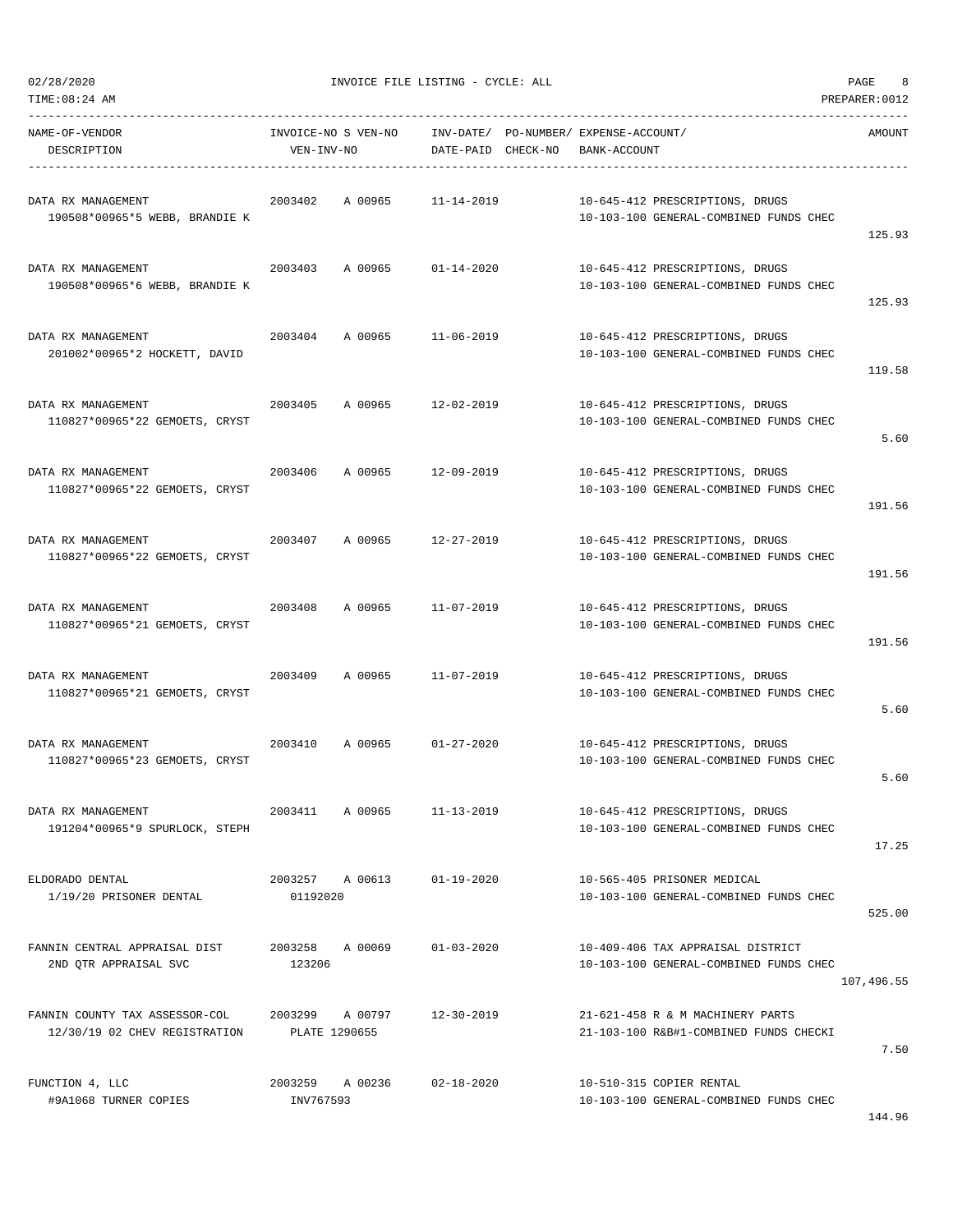| 02/28/2020                                                     |                                   | INVOICE FILE LISTING - CYCLE: ALL                           |                                                                                              | PAGE<br>9      |
|----------------------------------------------------------------|-----------------------------------|-------------------------------------------------------------|----------------------------------------------------------------------------------------------|----------------|
| TIME: 08:24 AM                                                 |                                   |                                                             |                                                                                              | PREPARER: 0012 |
| NAME-OF-VENDOR<br>DESCRIPTION                                  | INVOICE-NO S VEN-NO<br>VEN-INV-NO | INV-DATE/ PO-NUMBER/ EXPENSE-ACCOUNT/<br>DATE-PAID CHECK-NO | BANK-ACCOUNT                                                                                 | AMOUNT         |
| GAYLON P. RIDDELS LAW FIRM, PC<br>CR-18-26708 HARPER DST CT    | 2003260<br>A 00512                | $02 - 17 - 2020$                                            | 10-435-437 ATTORNEY FEES<br>10-103-100 GENERAL-COMBINED FUNDS CHEC                           | 1,197.00       |
| GAYLON P. RIDDELS LAW FIRM, PC<br>CR-18-26769 ASKEW DST CT     | A 00512<br>2003261                | $02 - 21 - 2020$                                            | 10-435-437 ATTORNEY FEES<br>10-103-100 GENERAL-COMBINED FUNDS CHEC                           | 3,201.50       |
| GT DISTRIBUTORS, INC<br>#002162 Uniforms                       | 2003262<br>A 00281<br>INV0753312  |                                                             | 02-20-2020 2020000168 10-560-395 UNIFORMS/OTHER<br>10-103-100 GENERAL-COMBINED FUNDS CHEC    | 109.19         |
| GT DISTRIBUTORS, INC<br>#002162 UNIFORMS                       | 2003263<br>A 00281<br>INV0753310  |                                                             | 02-20-2020 2020000168 10-560-395 UNIFORMS/OTHER<br>10-103-100 GENERAL-COMBINED FUNDS CHEC    | 346.67         |
| H & G SYSTEMS, L.P.<br>2/20/20 PLUMBING/HVAC                   | 2003333<br>A 00507<br>3           | 02-20-2020                                                  | 66-667-165 CONSTRUCTION<br>66-103-100 GO BONDS CONST.2017-COMBINE                            | 13,439.65      |
| HART INTERCIVIC<br>#FAN-04689 Election -VOTING KIT 078514      | 2003264<br>A 00128                |                                                             | 02-14-2020 2020000173 10-404-310 ELECTION SUPPLIES<br>10-103-100 GENERAL-COMBINED FUNDS CHEC | 115.50         |
| HART INTERCIVIC<br>#FAN-04689 EARLY VOTING MARKER 078515       | 2003265<br>A 00128                |                                                             | 02-14-2020 2020000173 10-404-310 ELECTION SUPPLIES<br>10-103-100 GENERAL-COMBINED FUNDS CHEC | 54.02          |
| HOLT CAT<br>#0418791 BELT SET                                  | 2003309<br>A 00623<br>PIMI0579544 | $02 - 17 - 2020$                                            | 23-623-458 R & M MACHINERY PARTS<br>23-103-100 R&B#3-COMBINED FUNDS CHECKI                   | 121.00         |
| JOE D MOSS ATTORNEY AT LAW<br>J. BRODLEY CO CT@LAW             | 2003266<br>A 00431                | 02-19-2020                                                  | 10-410-424 INDIGENT ATTORNEY FEES<br>10-103-100 GENERAL-COMBINED FUNDS CHEC                  | 300.00         |
| KONICA MINOLTA PREMIER FINANCE<br>#1284057 COPIER-ENVIRO DEVEL | 2003267 A 00444<br>67052963       | $02 - 22 - 2020$                                            | 10-590-315 COPIER RENTAL<br>10-103-100 GENERAL-COMBINED FUNDS CHEC                           | 73.29          |
| KONICA MINOLTA PREMIER FINANCE<br>#1284057 COPIER-CO CT@LAW    | 2003268 A 00444<br>67052963       | $02 - 22 - 2020$                                            | 10-410-315 COPIER RENTAL<br>10-103-100 GENERAL-COMBINED FUNDS CHEC                           | 97.72          |
| KONICA MINOLTA PREMIER FINANCE<br>#1284057 COPIER-AUD/CO CLK   | 2003269 A 00444<br>67052963       | $02 - 22 - 2020$                                            | 10-510-315 COPIER RENTAL<br>10-103-100 GENERAL-COMBINED FUNDS CHEC                           | 314.27         |
| KONICA MINOLTA PREMIER FINANCE<br>#1284057 COPIER-S ANNEX      | 2003270 A 00444<br>67052963       | $02 - 22 - 2020$                                            | 10-513-315 COPIER RENTAL<br>10-103-100 GENERAL-COMBINED FUNDS CHEC                           | 97.72          |
| KONICA MINOLTA PREMIER FINANCE<br>#1284057 COPIER-TAX ASSESSOR | 2003271 A 00444<br>67052963       | $02 - 22 - 2020$                                            | 10-499-315 COPIER EXPENSE<br>10-103-100 GENERAL-COMBINED FUNDS CHEC                          |                |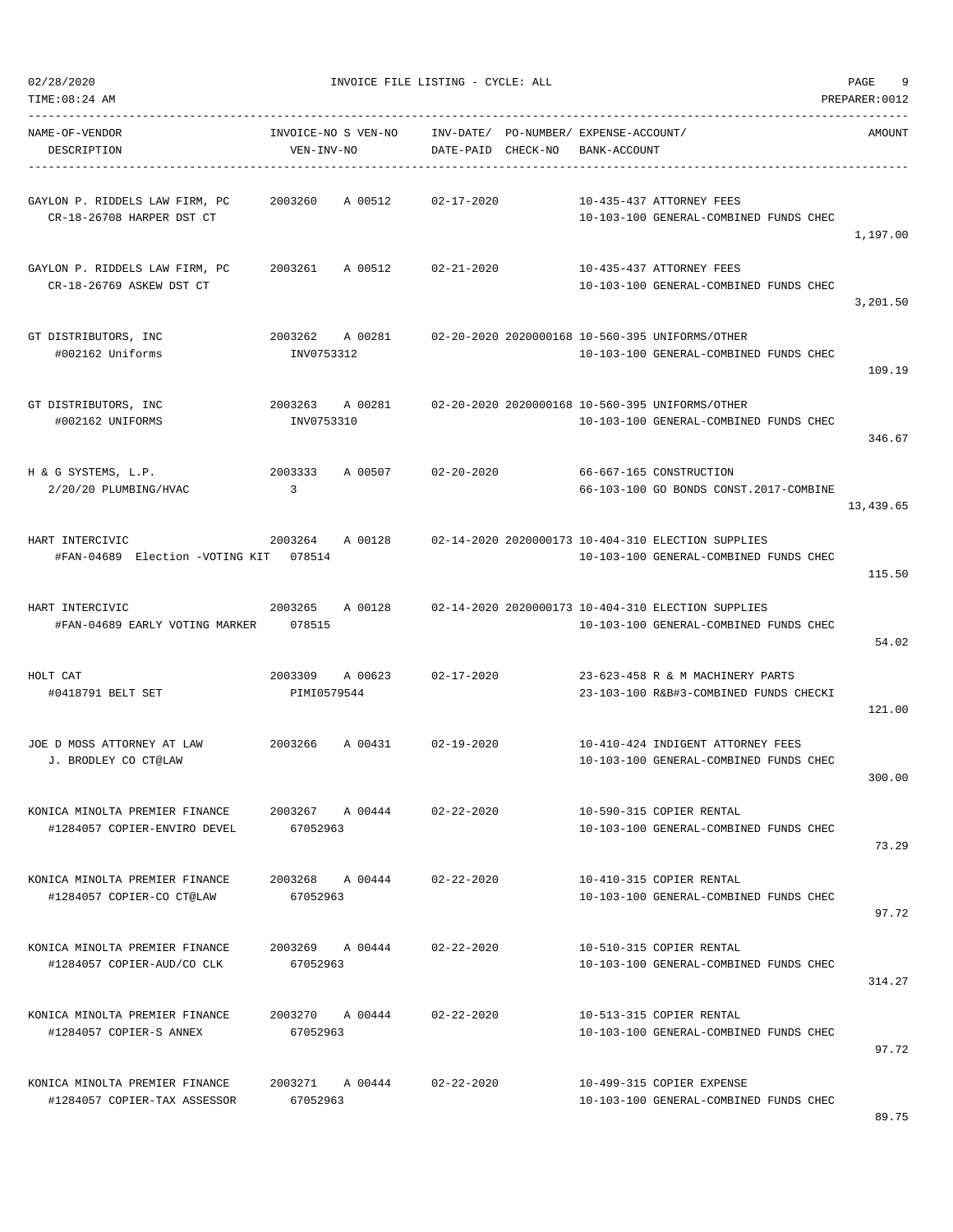|  | 02/28/2020 |
|--|------------|

INVOICE FILE LISTING - CYCLE: ALL PAGE 10

TIME:08:24 AM PREPARER:0012

| NAME-OF-VENDOR<br>DESCRIPTION                              | INVOICE-NO S VEN-NO<br>VEN-INV-NO |              | INV-DATE/ PO-NUMBER/ EXPENSE-ACCOUNT/<br>DATE-PAID CHECK-NO | BANK-ACCOUNT    |                                                                                            | AMOUNT    |
|------------------------------------------------------------|-----------------------------------|--------------|-------------------------------------------------------------|-----------------|--------------------------------------------------------------------------------------------|-----------|
| KONICA MINOLTA PREMIER FINANCE<br>#1284057 COPIER-AGRILIFE | 2003272 A 00444<br>67052963       |              | $02 - 22 - 2020$                                            |                 | 10-665-315 COPIER RENTAL<br>10-103-100 GENERAL-COMBINED FUNDS CHEC                         | 89.75     |
| KONICA MINOLTA PREMIER FINANCE<br>#1284057 COPIER-DA       | 67052963                          |              | 2003273 A 00444 02-22-2020                                  |                 | 10-475-315 COPIER EXPENSE<br>10-103-100 GENERAL-COMBINED FUNDS CHEC                        | 101.52    |
| KONICA MINOLTA PREMIER FINANCE<br>#1284057 COPIER-JUV PROB | 67052963                          |              | 2003274 A 00444 02-22-2020                                  |                 | 10-575-315 COPIER RENTAL<br>10-103-100 GENERAL-COMBINED FUNDS CHEC                         | 24.43     |
| LAFUENTE FRAMING LLC<br>2/20/20 FRAMING                    | 2003334<br>003                    |              | A 00501 02-20-2020                                          |                 | 66-667-165 CONSTRUCTION<br>66-103-100 GO BONDS CONST.2017-COMBINE                          | 9,156.24  |
| MCCRAW MATERIALS<br>$2/12/20$ ROCK & GRAVEL                | 2003337<br>26891                  |              | A 00095 02-12-2020                                          |                 | 78-628-341 R & B MAT. ROCK & GRAVEL<br>78-103-100 RAW WATER PIPELINE-COMB.FUN              | 11,178.70 |
| MIEARS, STEVEN R.<br>J-2019-018 CHAMBERS DST CT            | 2003275                           |              | A 00337 01-07-2020                                          |                 | 10-435-432 ATTORNEY FEES JUVENILE<br>10-103-100 GENERAL-COMBINED FUNDS CHEC                | 1,075.00  |
| MIEARS, STEVEN R.<br>J-2019-018 CHAMBERS DST CT            | 2003276                           | A 00337      | 02-12-2020                                                  |                 | 10-435-432 ATTORNEY FEES JUVENILE<br>10-103-100 GENERAL-COMBINED FUNDS CHEC                | 156.00    |
| MIEARS, STEVEN R.<br>J-2019-018 CHAMBERS DST CT            | 2003277                           | A 00337      | 01-28-2020                                                  |                 | 10-435-432 ATTORNEY FEES JUVENILE<br>10-103-100 GENERAL-COMBINED FUNDS CHEC                | 950.00    |
| MIEARS, STEVEN R.<br>FA-20-44571 CASTILLO DST CT           | 2003278                           |              | A 00337 02-17-2020                                          |                 | 10-435-436 ATTORNEY FEES- CPS CASES<br>10-103-100 GENERAL-COMBINED FUNDS CHEC              | 1,125.00  |
| MOLLY CUMMINGS-REGION 9<br>1/24/20 DUES-D. WOODSON         | 2003279                           | Α            | $02 - 24 - 2020$                                            | 10-497-481 DUES | 10-103-100 GENERAL-COMBINED FUNDS CHEC                                                     | 25.00     |
| MOORE, RANDY<br>2/10-13/20 TRAVEL-MILES/HOTEL/MEALS        | 2003280                           | $\mathbb{A}$ | $02 - 25 - 2020$                                            |                 | 10-400-427 OUT OF COUNTY TRAVEL/TRAINI<br>10-103-100 GENERAL-COMBINED FUNDS CHEC           | 472.56    |
| NATIONAL DATE STAMP<br>$2/18/20$ Ribbons                   | 2003283<br>58172                  | A 00198      |                                                             |                 | 02-18-2020 2020000194 10-403-310 OFFICE SUPPLIES<br>10-103-100 GENERAL-COMBINED FUNDS CHEC | 23.00     |
| OFFICE DEPOT<br>#29023460 Paper                            | 2003281<br>443887053001           | A 00216      |                                                             |                 | 02-18-2020 2020000193 10-510-310 OFFICE SUPPLIES<br>10-103-100 GENERAL-COMBINED FUNDS CHEC | 139.96    |
| OFFICE DEPOT<br>#29023460 paper clips/tape                 | 2003282<br>443887053001           | A 00216      |                                                             |                 | 02-18-2020 2020000193 10-475-310 OFFICE SUPPLIES<br>10-103-100 GENERAL-COMBINED FUNDS CHEC |           |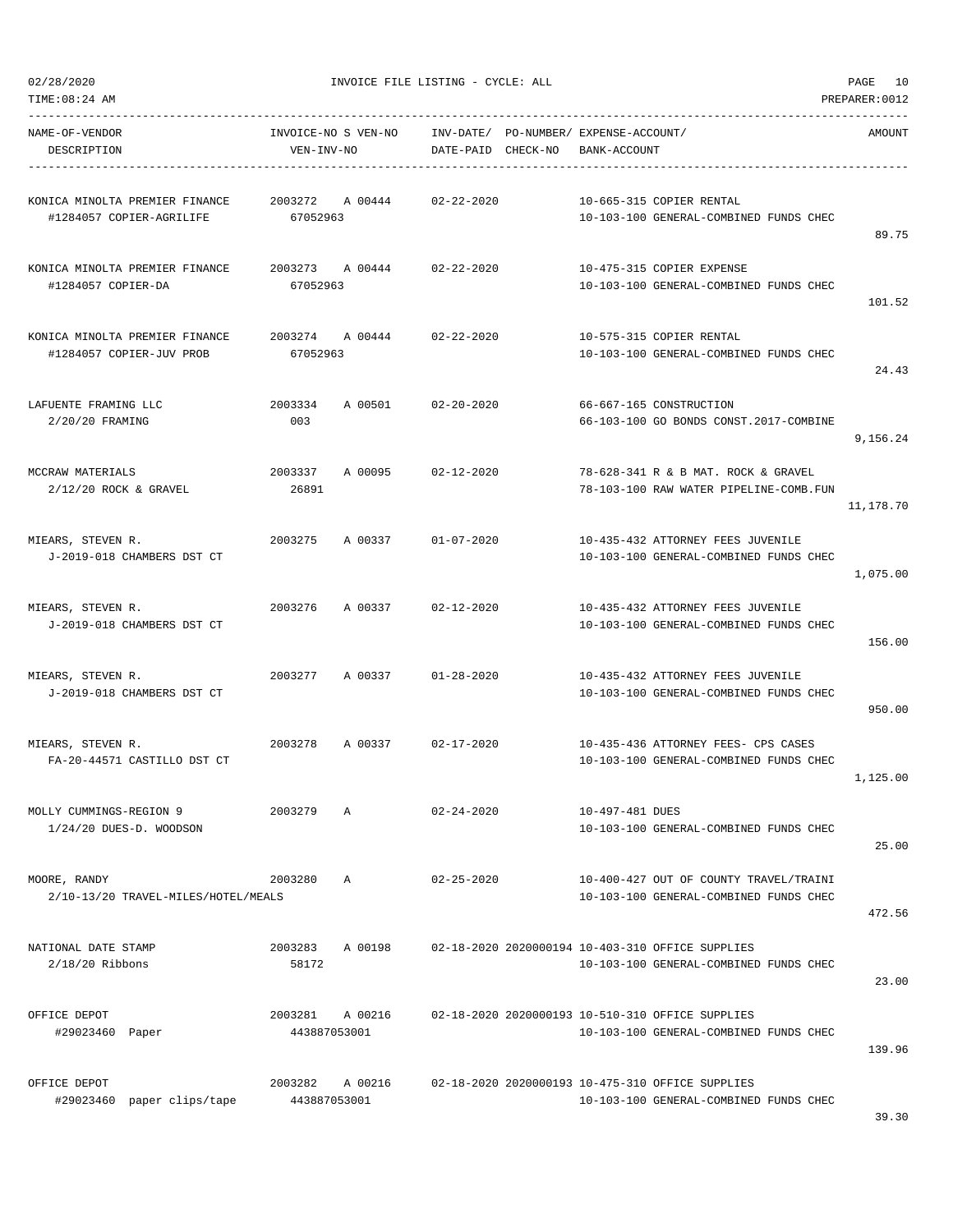TIME:08:24 AM PREPARER:0012

02/28/2020 INVOICE FILE LISTING - CYCLE: ALL PAGE 11

| NAME-OF-VENDOR<br>DESCRIPTION                                    | INVOICE-NO S VEN-NO<br>VEN-INV-NO |         | DATE-PAID CHECK-NO | INV-DATE/ PO-NUMBER/ EXPENSE-ACCOUNT/<br>BANK-ACCOUNT                          | AMOUNT    |
|------------------------------------------------------------------|-----------------------------------|---------|--------------------|--------------------------------------------------------------------------------|-----------|
| PARHAM, WILLIAM<br>50283 COBBS CO CT@LAW                         | 2003413                           | A 00532 | $02 - 26 - 2020$   | 10-410-424 INDIGENT ATTORNEY FEES<br>10-103-100 GENERAL-COMBINED FUNDS CHEC    | 275.00    |
| PARHAM, WILLIAM<br>50265 DROBLYN CO CT@LAW                       | 2003414 A 00532                   |         | $02 - 26 - 2020$   | 10-410-424 INDIGENT ATTORNEY FEES<br>10-103-100 GENERAL-COMBINED FUNDS CHEC    | 300.00    |
| PARKER TIRE<br>2/21/20 R&M TIRES                                 | 2003300<br>11794                  | A 00006 | $02 - 21 - 2020$   | 21-621-459 R & M MACH. TIRES & TUBES<br>21-103-100 R&B#1-COMBINED FUNDS CHECKI | 140.00    |
| PERKINS, J. DANIEL<br>FA-19-44115 MORENO DST CT                  | 2003284                           | A 00589 | $02 - 21 - 2020$   | 10-435-436 ATTORNEY FEES- CPS CASES<br>10-103-100 GENERAL-COMBINED FUNDS CHEC  | 909.50    |
| PERKINS, J. DANIEL<br>FA-19-44272 ROUNDTREE DST CT               | 2003285 A 00589                   |         | $02 - 21 - 2020$   | 10-435-436 ATTORNEY FEES- CPS CASES<br>10-103-100 GENERAL-COMBINED FUNDS CHEC  | 263.50    |
| PERKINS, J. DANIEL<br>2003286<br>FA-19-44493 COLLINSWORTH DST CT |                                   | A 00589 | $02 - 13 - 2020$   | 10-435-436 ATTORNEY FEES- CPS CASES<br>10-103-100 GENERAL-COMBINED FUNDS CHEC  | 297.50    |
| PRECISION DEMOLITION<br>#19-171-0 MASONRY DEMO                   | 2003335 A 00473<br>20192245       |         | 02-20-2020         | 66-667-165 CONSTRUCTION<br>66-103-100 GO BONDS CONST.2017-COMBINE              | 20,748.00 |
| PRICE PROCTOR & ASSOC LLP<br>2/25/20 CR-20-27260-1 EVAL          | 2003287<br>4976                   | A 00831 | 02-25-2020         | 10-435-442 OTHER PROFESSIONAL SERV.<br>10-103-100 GENERAL-COMBINED FUNDS CHEC  | 900.00    |
| R.K. HALL, LLC<br>#1474 ROCK & GRAVEL                            | 2003310<br>224976                 | A 00638 | $01 - 27 - 2020$   | 23-623-341 R & B MAT. ROCK & GRAVEL<br>23-103-100 R&B#3-COMBINED FUNDS CHECKI  | 573.28    |
| R.K. HALL, LLC<br>#1474 ROCK & GRAVEL                            | 2003311<br>225123                 | A 00638 | $01 - 28 - 2020$   | 23-623-341 R & B MAT. ROCK & GRAVEL<br>23-103-100 R&B#3-COMBINED FUNDS CHECKI  | 612.18    |
| R.K. HALL, LLC<br>#1474 ROCK & GRAVEL                            | 2003312<br>225179                 | A 00638 | $01 - 29 - 2020$   | 23-623-341 R & B MAT. ROCK & GRAVEL<br>23-103-100 R&B#3-COMBINED FUNDS CHECKI  | 621.86    |
| R.K. HALL, LLC<br>#1474 ROCK & GRAVEL                            | 2003313 A 00638<br>225278         |         | $01 - 30 - 2020$   | 23-623-341 R & B MAT. ROCK & GRAVEL<br>23-103-100 R&B#3-COMBINED FUNDS CHECKI  | 408.26    |
| R.K. HALL, LLC<br>#1474 ROCK & GRAVEL                            | 2003314<br>225775                 | A 00638 | $02 - 04 - 2020$   | 23-623-341 R & B MAT. ROCK & GRAVEL<br>23-103-100 R&B#3-COMBINED FUNDS CHECKI  | 620.42    |
| R.K. HALL, LLC<br>#1474 ROCK & GRAVEL                            | 2003315<br>226050                 | A 00638 | $02 - 05 - 2020$   | 23-623-341 R & B MAT. ROCK & GRAVEL<br>23-103-100 R&B#3-COMBINED FUNDS CHECKI  | 205.53    |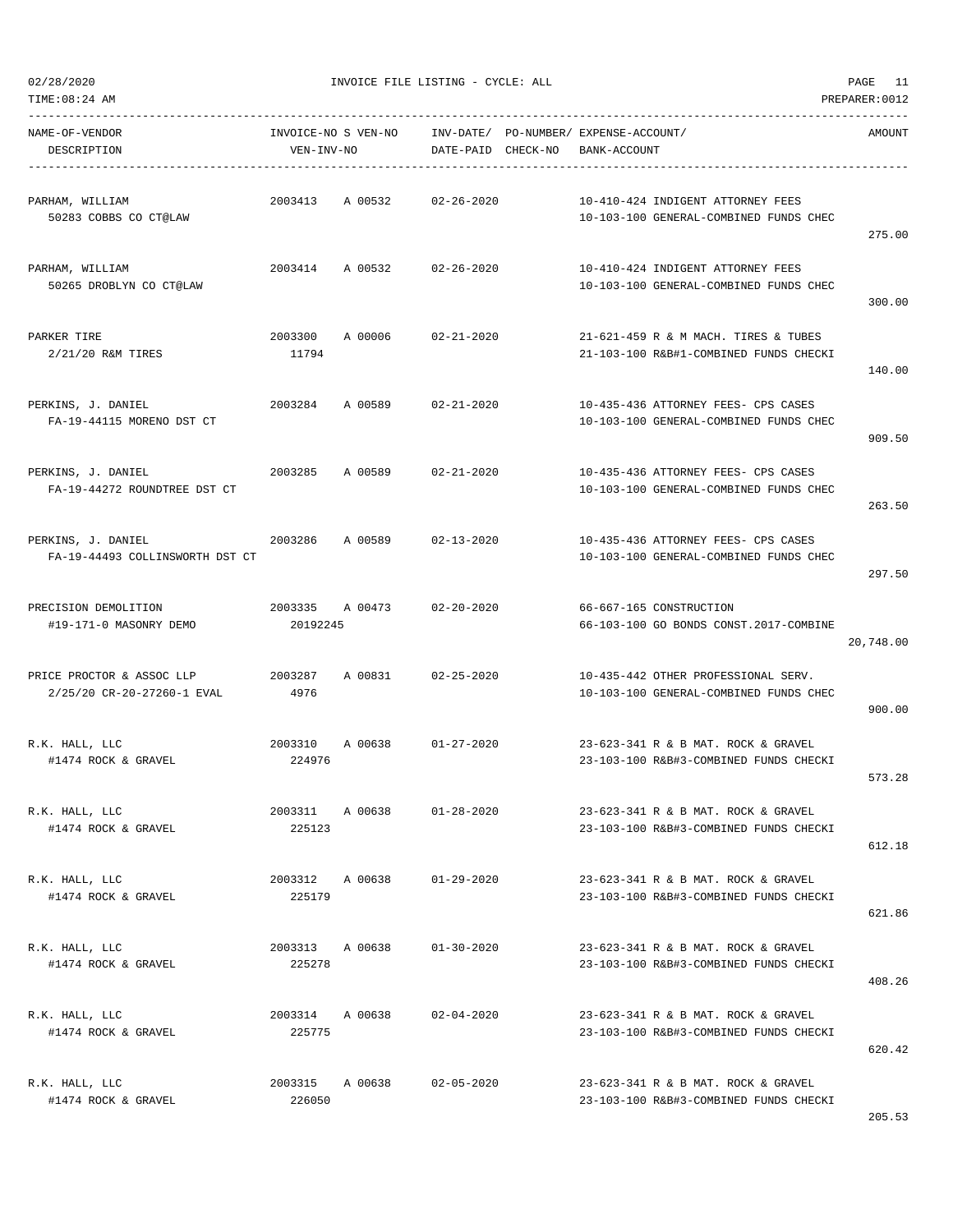| TIME: 08:24 AM<br>PREPARER: 0012                                 |                                      |         |                    |  |                                                                                |           |  |
|------------------------------------------------------------------|--------------------------------------|---------|--------------------|--|--------------------------------------------------------------------------------|-----------|--|
| NAME-OF-VENDOR<br>DESCRIPTION                                    | INVOICE-NO S VEN-NO<br>VEN-INV-NO    |         | DATE-PAID CHECK-NO |  | INV-DATE/ PO-NUMBER/ EXPENSE-ACCOUNT/<br>BANK-ACCOUNT                          | AMOUNT    |  |
| R.K. HALL, LLC<br>#1474 ROCK & GRAVEL                            | 2003316 A 00638<br>225975            |         | $02 - 06 - 2020$   |  | 23-623-341 R & B MAT. ROCK & GRAVEL<br>23-103-100 R&B#3-COMBINED FUNDS CHECKI  | 613.37    |  |
| R.K. HALL, LLC<br>#1474 ROCK & GRAVEL                            | 2003317 A 00638<br>226285            |         | 02-10-2020         |  | 23-623-341 R & B MAT. ROCK & GRAVEL<br>23-103-100 R&B#3-COMBINED FUNDS CHECKI  | 207.32    |  |
| R.K. HALL, LLC<br>#1474 ROCK & GRAVEL                            | 2003318<br>226309                    | A 00638 | $02 - 11 - 2020$   |  | 23-623-341 R & B MAT. ROCK & GRAVEL<br>23-103-100 R&B#3-COMBINED FUNDS CHECKI  | 615.24    |  |
| R.K. HALL, LLC<br>#1474 ROCK & GRAVEL                            | 2003319 A 00638<br>226422            |         | 02-12-2020         |  | 23-623-341 R & B MAT. ROCK & GRAVEL<br>23-103-100 R&B#3-COMBINED FUNDS CHECKI  | 604.95    |  |
| R.K. HALL, LLC<br>#1474 ROCK & GRAVEL                            | 2003320 A 00638<br>226486            |         | 02-13-2020         |  | 23-623-341 R & B MAT. ROCK & GRAVEL<br>23-103-100 R&B#3-COMBINED FUNDS CHECKI  | 208.42    |  |
| R.K. HALL, LLC<br>#1474 ROCK & GRAVEL                            | 2003321<br>227060                    | A 00638 | $02 - 18 - 2020$   |  | 23-623-341 R & B MAT, ROCK & GRAVEL<br>23-103-100 R&B#3-COMBINED FUNDS CHECKI  | 617.79    |  |
| R.K. HALL, LLC<br>#1474 ROCK & GRAVEL                            | 2003322<br>227233                    | A 00638 | $02 - 19 - 2020$   |  | 23-623-341 R & B MAT. ROCK & GRAVEL<br>23-103-100 R&B#3-COMBINED FUNDS CHECKI  | 619.48    |  |
| R.K. HALL, LLC<br>#1474 ROCK & GRAVEL                            | 2003323 A 00638<br>227490            |         | $02 - 20 - 2020$   |  | 23-623-341 R & B MAT. ROCK & GRAVEL<br>23-103-100 R&B#3-COMBINED FUNDS CHECKI  | 599.04    |  |
| R.K. HALL, LLC<br>#1474 ROCK & GRAVEL                            | 2003324<br>227848                    | A 00638 | $02 - 24 - 2020$   |  | 23-623-341 R & B MAT. ROCK & GRAVEL<br>23-103-100 R&B#3-COMBINED FUNDS CHECKI  | 580.00    |  |
| R.K. HALL, LLC<br>#1474 OIL SAND                                 | 2003325 A 00638<br>225449            |         | $01 - 31 - 2020$   |  | 23-623-344 R & B MAT. ASPHALT/RD OIL<br>23-103-100 R&B#3-COMBINED FUNDS CHECKI | 1,674.40  |  |
| R.K. HALL, LLC<br>#1474 OIL SAND                                 | 2003326 A 00638<br>225731            |         | $02 - 03 - 2020$   |  | 23-623-344 R & B MAT. ASPHALT/RD OIL<br>23-103-100 R&B#3-COMBINED FUNDS CHECKI | 11,525.15 |  |
| R.K. HALL, LLC<br>#1474 OIL SAND                                 | 2003327 A 00638<br>227943            |         | $02 - 25 - 2020$   |  | 23-623-344 R & B MAT. ASPHALT/RD OIL<br>23-103-100 R&B#3-COMBINED FUNDS CHECKI | 8,084.05  |  |
| RELIANT<br>#6 730 596-1 WINDOM ELECTRIC                          | 2003288 A 00289<br>116 007 057 311 9 |         | 02-21-2020         |  | 10-515-440 UTILITIES ELECTRICITY<br>10-103-100 GENERAL-COMBINED FUNDS CHEC     | 172.63    |  |
| RELIANT<br>#6 878 909-8 WINDOM GDLIGHTELECTRIC 116 007 060 013 6 | 2003289                              | A 00289 | $02 - 24 - 2020$   |  | 10-515-440 UTILITIES ELECTRICITY<br>10-103-100 GENERAL-COMBINED FUNDS CHEC     |           |  |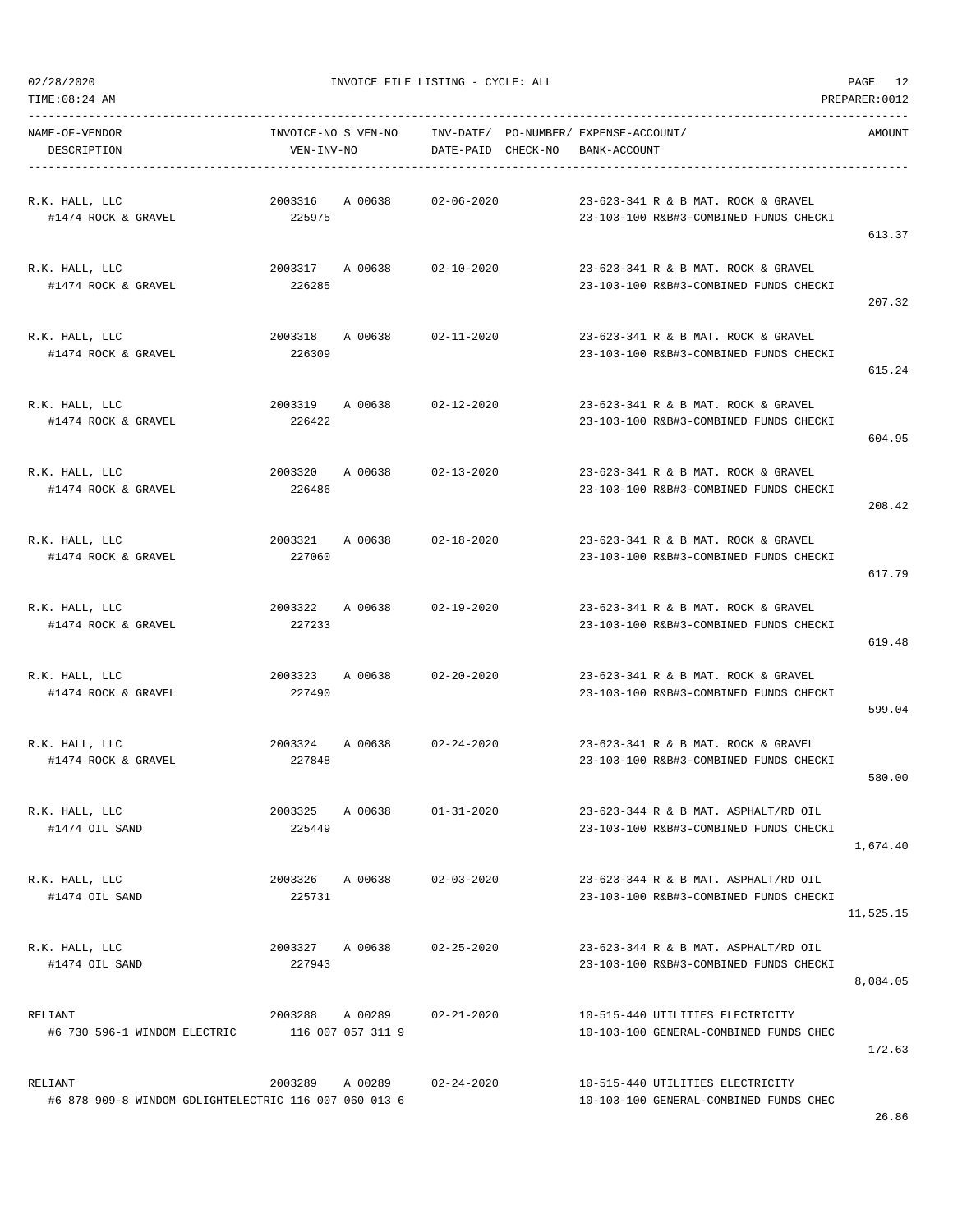| NAME-OF-VENDOR<br>DESCRIPTION                         | INVOICE-NO S VEN-NO INV-DATE/ PO-NUMBER/ EXPENSE-ACCOUNT/<br>VEN-INV-NO | DATE-PAID CHECK-NO | BANK-ACCOUNT                                                               | AMOUNT   |
|-------------------------------------------------------|-------------------------------------------------------------------------|--------------------|----------------------------------------------------------------------------|----------|
|                                                       |                                                                         |                    |                                                                            |          |
| RELIANT                                               | 2003290 A 00289                                                         | 02-20-2020         | 10-518-440 UTILITIES ELECTRICITY                                           |          |
| #15 119 264-8 108 E SAM RAYBURN ELE 117 006 995 625 8 |                                                                         |                    | 10-103-100 GENERAL-COMBINED FUNDS CHEC                                     | 519.35   |
| ROMCO EOUIPMENT CO.                                   | 2003301 A 00269 02-25-2020                                              |                    | 21-621-458 R & M MACHINERY PARTS                                           |          |
| #29001 GRADER BLADES                                  | 101114711                                                               |                    | 21-103-100 R&B#1-COMBINED FUNDS CHECKI                                     |          |
|                                                       |                                                                         |                    |                                                                            | 1,412.60 |
| SANITATION SOLUTIONS, INC.                            | 2003302 A 00349 02-25-2020                                              |                    | 21-621-443 TRASH DUMPSTER PICKUP                                           |          |
| #194746 JAN & FEB TRASH                               | 02P00593                                                                |                    | 21-103-100 R&B#1-COMBINED FUNDS CHECKI                                     |          |
|                                                       |                                                                         |                    |                                                                            | 165.87   |
| SANITATION SOLUTIONS, INC. 2003328 A 00349 02-25-2020 |                                                                         |                    | 23-623-443 TRASH DUMPSTER PICKUP                                           |          |
| #194564 JAN & FEB TRASH                               | 02P00594                                                                |                    | 23-103-100 R&B#3-COMBINED FUNDS CHECKI                                     |          |
|                                                       |                                                                         |                    |                                                                            | 165.87   |
| SCOTT-MERRIMAN, INC.                                  |                                                                         |                    |                                                                            |          |
| 2/20/20 Blue Legal Folders 064943                     |                                                                         |                    | 10-103-100 GENERAL-COMBINED FUNDS CHEC                                     |          |
|                                                       |                                                                         |                    |                                                                            | 301.50   |
| SMITH, THOMAS SCOTT                                   | 2003292 A 00817 02-19-2020                                              |                    | 10-410-424 INDIGENT ATTORNEY FEES                                          |          |
| 49945 BENNETT CO CT@LAW                               |                                                                         |                    | 10-103-100 GENERAL-COMBINED FUNDS CHEC                                     |          |
|                                                       |                                                                         |                    |                                                                            | 300.00   |
| SOLOMON, AMANDA                                       | 2003293 A 00801 02-21-2020                                              |                    | 10-435-436 ATTORNEY FEES- CPS CASES                                        |          |
| FA-19-44272 ROUNDTREE DST CT                          |                                                                         |                    | 10-103-100 GENERAL-COMBINED FUNDS CHEC                                     |          |
|                                                       |                                                                         |                    |                                                                            | 750.50   |
| SOLOMON, AMANDA                                       | 2003294 A 00801                                                         | $02 - 21 - 2020$   | 10-435-436 ATTORNEY FEES- CPS CASES                                        |          |
| FA-19-44115 MORENO DST CT                             |                                                                         |                    | 10-103-100 GENERAL-COMBINED FUNDS CHEC                                     |          |
|                                                       |                                                                         |                    |                                                                            | 475.00   |
| SOUTHERN TIRE MART, LLC                               |                                                                         |                    | 2003303 A 00596 02-21-2020 2020000195 21-621-459 R & M MACH. TIRES & TUBES |          |
| #214560 Tires                                         | 4000106269                                                              |                    | 21-103-100 R&B#1-COMBINED FUNDS CHECKI                                     |          |
|                                                       |                                                                         |                    |                                                                            | 1,715.00 |
| SOUTHWEST FANNIN S.U.D.                               | 2003304 A 00018                                                         | $02 - 20 - 2020$   | 21-621-442 UTILITY WATER                                                   |          |
| #1210 PCT 2 WATER                                     |                                                                         |                    | 21-103-100 R&B#1-COMBINED FUNDS CHECKI                                     |          |
|                                                       |                                                                         |                    |                                                                            | 18.19    |
| SPRINT                                                | 2003295 A 00465 02-20-2020                                              |                    | 10-560-444 INTERNET SERVICE                                                |          |
| #700059508 SHERIFF INTERNET                           | 700059508-021                                                           |                    | 10-103-100 GENERAL-COMBINED FUNDS CHEC                                     |          |
|                                                       |                                                                         |                    |                                                                            | 149.08   |
| TEXHOMA LIMESTONE, INC.                               | 2003305 A 00265                                                         | $02 - 19 - 2020$   | 21-621-341 R & B MAT. ROCK & GRAVEL                                        |          |
| 2/19/20 ROCK & GRAVEL-HAULING                         | 7778                                                                    |                    | 21-103-100 R&B#1-COMBINED FUNDS CHECKI                                     |          |
|                                                       |                                                                         |                    |                                                                            | 889.54   |
| TXU ENERGY                                            | 2003338 A 00160                                                         | 02-19-2020         | 85-520-440 UTILITIES ELECTRICITY                                           |          |
| #100063401102 LAKE FANNIN ELECTRIC 054577506518       |                                                                         |                    | 85-103-100 LAKE FANNIN-COMBINED FUNDS                                      |          |
|                                                       |                                                                         |                    |                                                                            | 26.94    |
| VIKING FENCE CO., LTD                                 | 2003336 A 00489 01-31-2020                                              |                    | 66-667-165 CONSTRUCTION                                                    |          |
| #51245760 FENCEWORK                                   | T30513                                                                  |                    | 66-103-100 GO BONDS CONST.2017-COMBINE                                     |          |

TIME:08:24 AM PREPARER:0012

2,100.70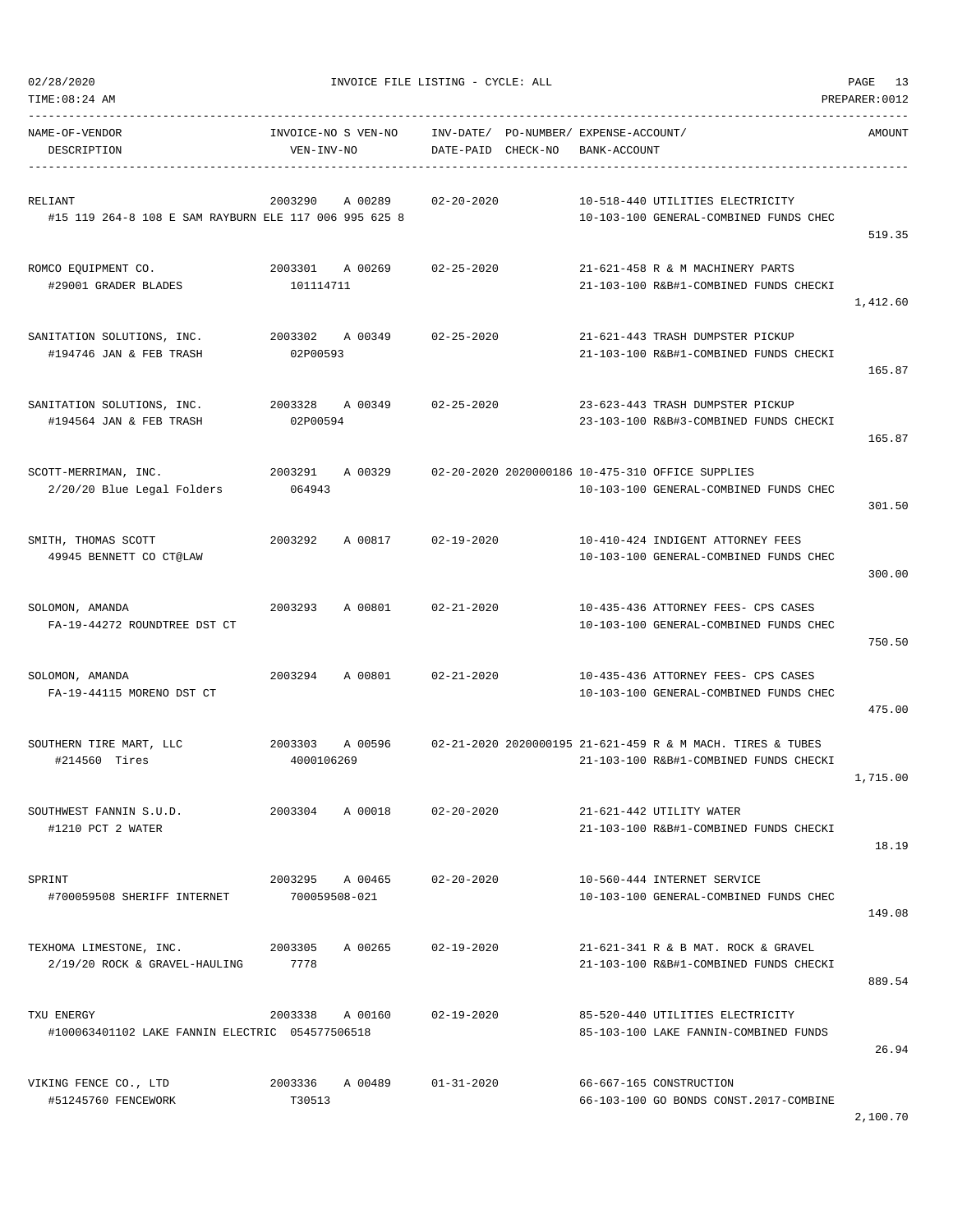| 02/28/2020<br>TIME: 08:24 AM  |                                   | INVOICE FILE LISTING - CYCLE: ALL                              |                                        |        |  |  |
|-------------------------------|-----------------------------------|----------------------------------------------------------------|----------------------------------------|--------|--|--|
| NAME-OF-VENDOR<br>DESCRIPTION | INVOICE-NO S VEN-NO<br>VEN-INV-NO | INV-DATE/ PO-NUMBER/ EXPENSE-ACCOUNT/<br>CHECK-NO<br>DATE-PAID | BANK-ACCOUNT                           | AMOUNT |  |  |
|                               |                                   |                                                                |                                        |        |  |  |
| WHIPPLE, ALICIA               | 2003296<br>A                      | $02 - 25 - 2020$                                               | 10-495-427 OUT OF COUNTY TRAVEL/TRAINI |        |  |  |
| 3/11/20 SB2 TRAVEL-MILES      |                                   |                                                                | 10-103-100 GENERAL-COMBINED FUNDS CHEC |        |  |  |